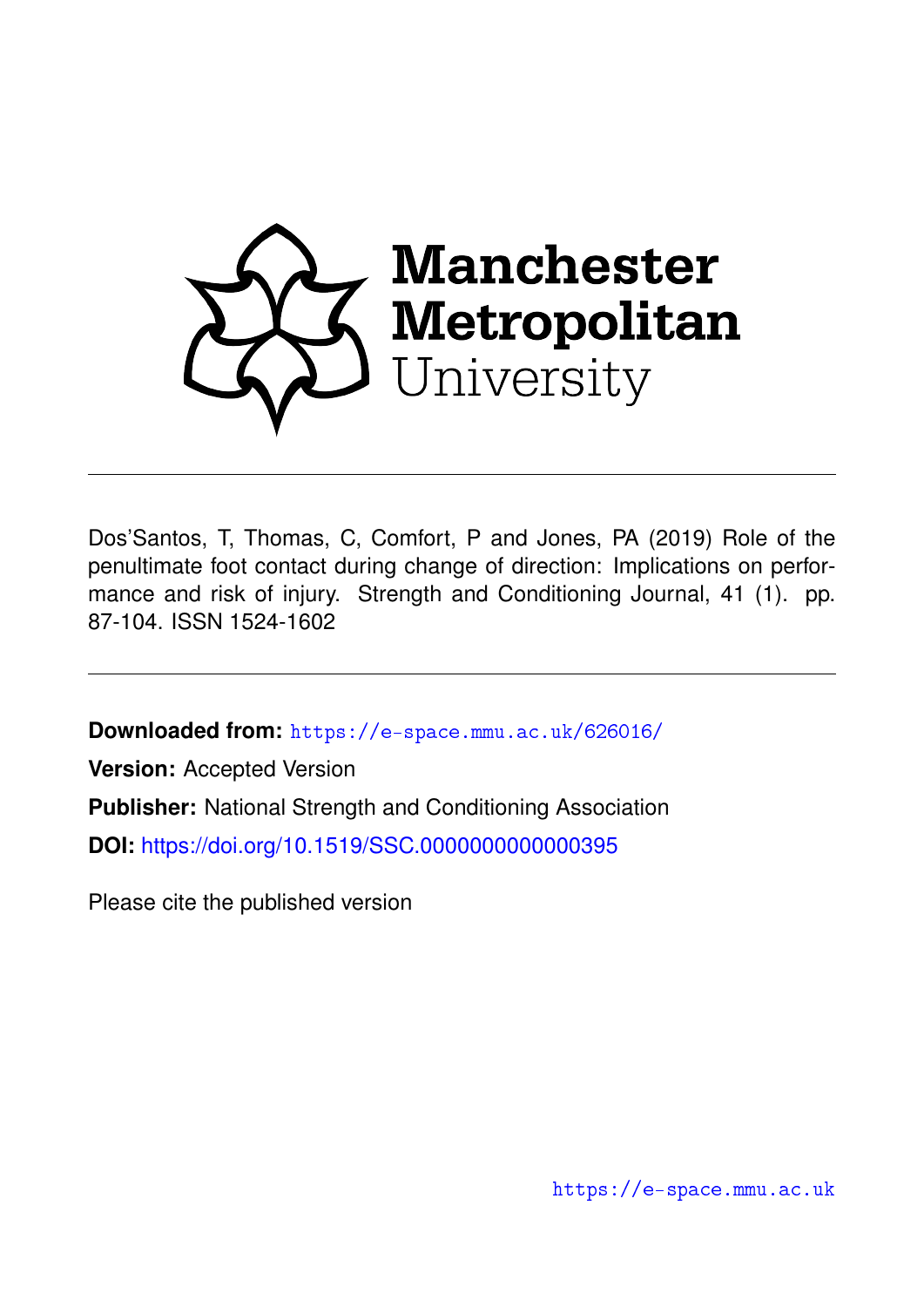# **THE ROLE OF THE PENULTIMATE FOOT CONTACT DURING CHANGE OF DIRECTION: IMPLICATIONS ON PERFORMANCE AND RISK OF INJURY**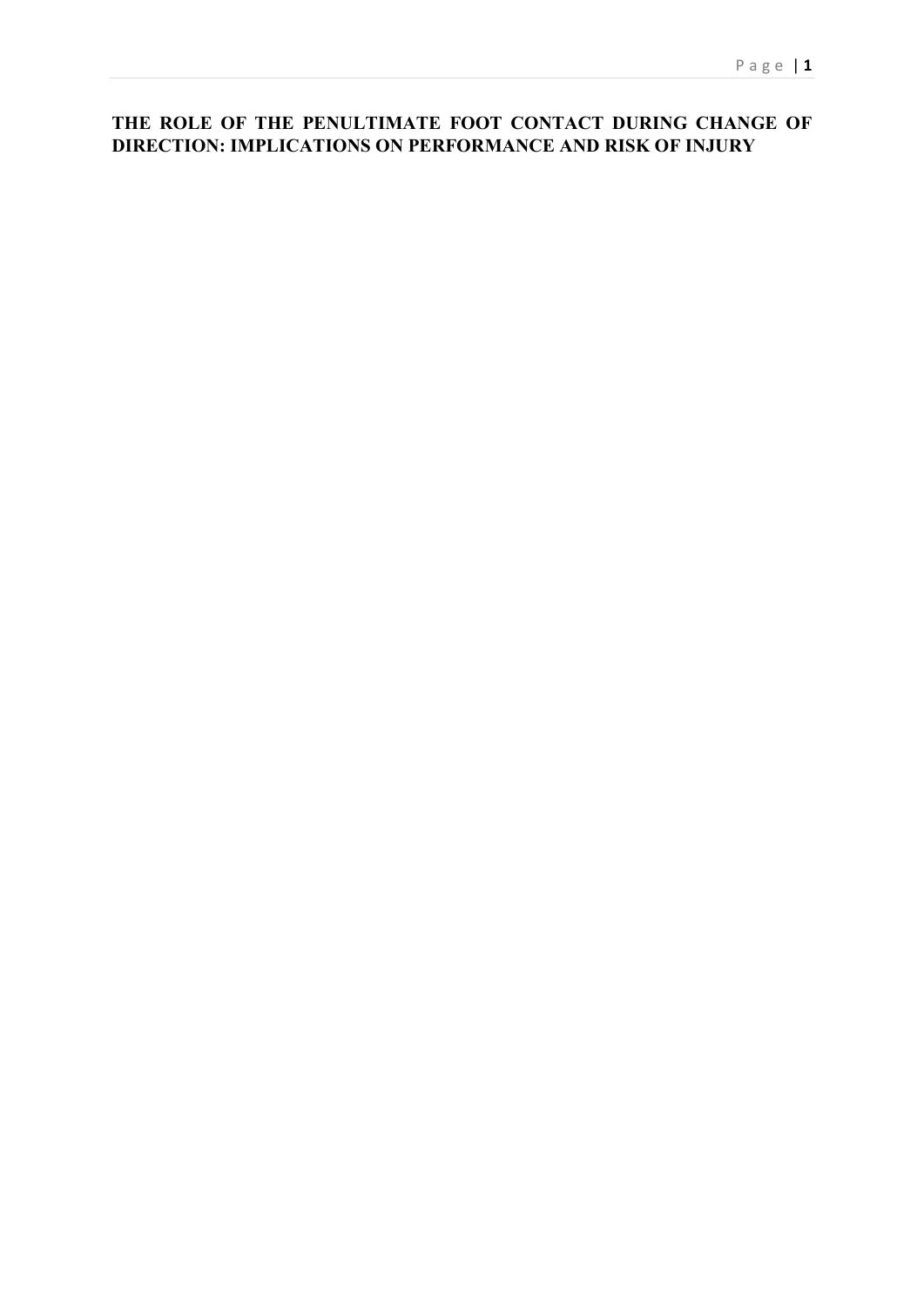## **ABSTRACT**

Most change of direction biomechanical investigations and current technique guidelines focus on the role of the final foot contact (plant foot contact). However, it is evident that the braking characteristics during the penultimate foot contact play an integral role in deceleration prior to directional changes  $\geq 60^{\circ}$ ; and can therefore, be described as a "preparatory step". In this review, we examine the role of the penultimate foot contact on change of direction performance and associated biomechanical injury risk factors, and provide technical guidelines for coaching the "preparatory step" during change of direction, to enhance performance and reduce risk of injury. A VIDEO ABSTRACT DESCRIBING THIS ARTICLE CAN BE FOUND IN SUPPLEMENTAL DIGITAL CONTENT 1 (SEE VIDEO, insert link here xxxxxx)

**Key words:** cutting; turning; deceleration; braking; anterior-cruciate ligament; knee abduction moments

# **INTRODUCTION**

The ability to change direction is an integral component of multidirectional sport, such as evading an opponent or reacting to a ball (5, 70, 72, 85, 86, 92). However, directional changes are also a key action associated with non-contact anterior cruciate ligament (ACL) injuries (6, 7, 10, 18, 46, 59, 64, 91), which have devastating health (27, 52), psychological (27, 49) and economic (12, 27) implications for athletes. Therefore, understanding the biomechanical risk factors and mechanical determinants of faster change of direction (COD) performance are of great interest to practitioners.

Most COD biomechanical investigations have generally explored the kinetic, kinematic and technical determinants of the plant limb (final foot contact or push-off limb phase) from both performance and risk of injury perspectives (14, 15, 34, 47, 56, 58, 77-79, 81, 82). Additionally, COD guidelines also predominantly emphasize and provide technical and coaching guidelines for the plant phase (final foot contact) of directional changes (24, 33, 35, 63, 96). However, changing direction can be described as a multi-step action, whereby preliminary deceleration occurs over several steps, to reduce momentum, especially when running at high speeds and executing extreme angled directional changes (1). Patla et al. (67, 68) states that directional changes must be planned and initiated in the step before the turn to facilitate effective COD performance. This is substantiated by previous studies that have reported athletes make anticipatory postural adjustments (APA) in the step prior to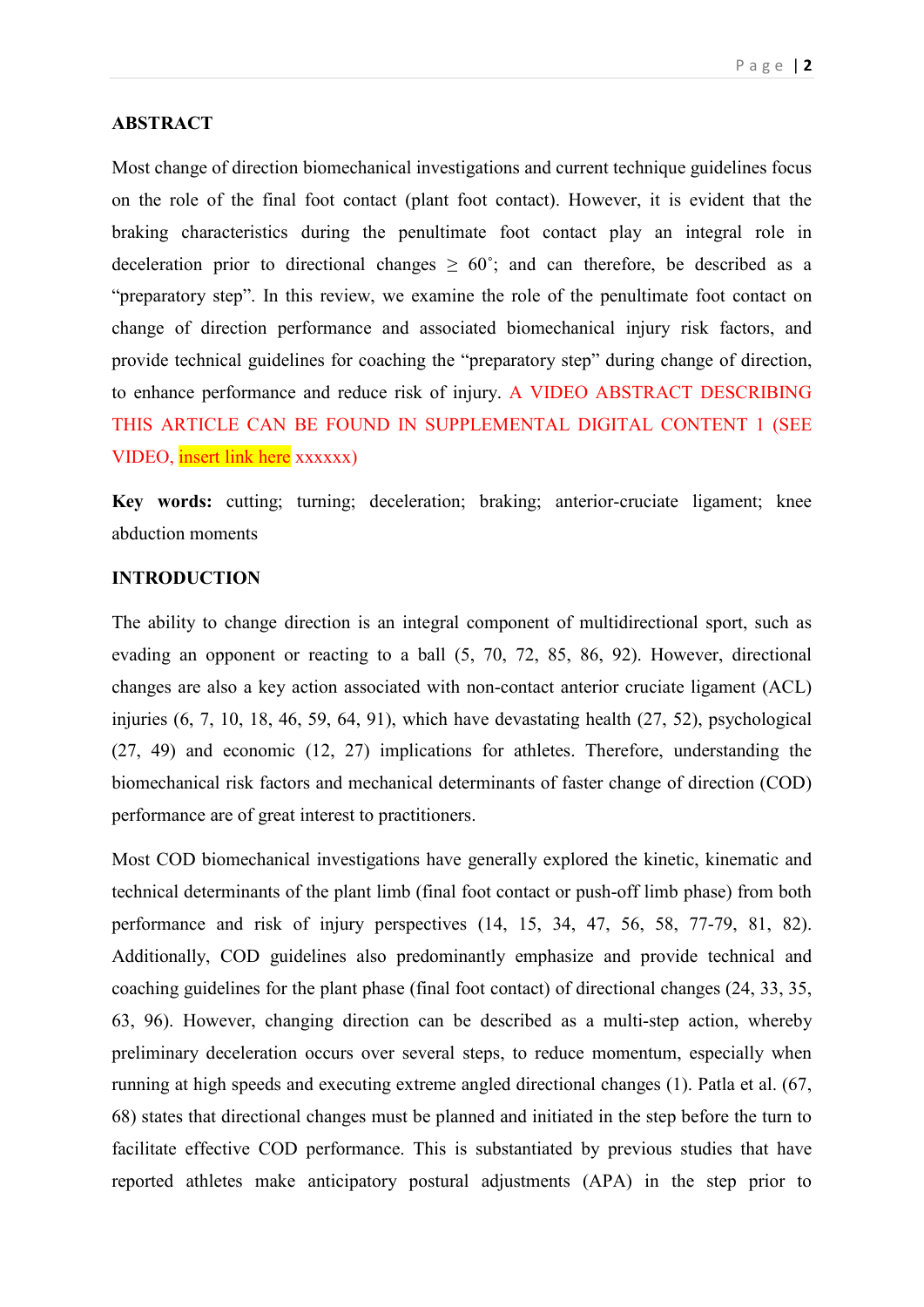(penultimate foot contact (PFC)) the COD (final foot contact (FFC)), demonstrating kinematic changes in foot placement, trunk lean and rotation, and head rotation (37, 51, 60, 69, 93, 95). Furthermore, braking characteristics such as greater braking forces and external knee flexor moments (KFM) have been reported in the step prior (PFC) to  $\text{CODs} \geq 60^{\circ}$  (20, 25, 42-45), highlighting the importance of the PFC during extreme directional changes.

The findings of previous research have shown soccer players perform ~100 CODs of 90-180° during a soccer match (5), while Robinson et al. (70) reported ~80 CODs of  $45-135^\circ$  and ~20 turns  $\geq 135^{\circ}$  in soccer matches from a minimum approach velocity of 4 m.s<sup>-1</sup>. Furthermore, Sweeting et al. (85) recently reported that 90° and 180° turns are frequently performed movements in netball, and the 180° turn is a fundamental movement for cricket batsmen whereby approximately 40 turns will be performed when scoring 100 runs during a match (17). As such, the aforementioned studies highlight the importance of extreme CODs in sport. For cuts and turns  $\geq 60^{\circ}$  there would be a requirement to reduce the velocity into the COD, thus momentum (22, 23, 25, 40), and as such, the preceding footfalls would be effective for deceleration prior to changing direction (1, 16, 20, 25, 40, 42-45, 62, 71). To execute extreme CODs changes efficiently, a multi-step strategy will undoubtedly be adopted by athletes (1, 16, 20, 25, 40, 42-45, 62, 71). Surprisingly, a limited number of investigations have inspected the PFC when examining COD biomechanics from both performance (16, 20, 40) and risk of injury perspectives (21, 42-45), and to our knowledge, no clear coaching and technical guidelines for the PFC when changing direction exist. Analysis into the braking characteristics can provide greater understanding into the optimal braking strategies which could mitigate risk of knee injury during the FFC, where ACL injuries occur (6, 7, 10, 18, 46, 59, 64, 91), but also provide insight into deceleration strategies effective for COD performance (16, 20, 40).

The aim of this review is to examine the role of the PFC when changing direction, outlining the critical characteristics associated with the deceleration phase, while considering the implications on performance and risk of injury. In addition, to assist strength and conditioning coaches in their understanding of how to coach and condition their athletes for better COD ability, technical and coaching guidelines for preliminary deceleration during the PFC are also provided, with recommendations of how to integrate braking strategy training into a holistic training program.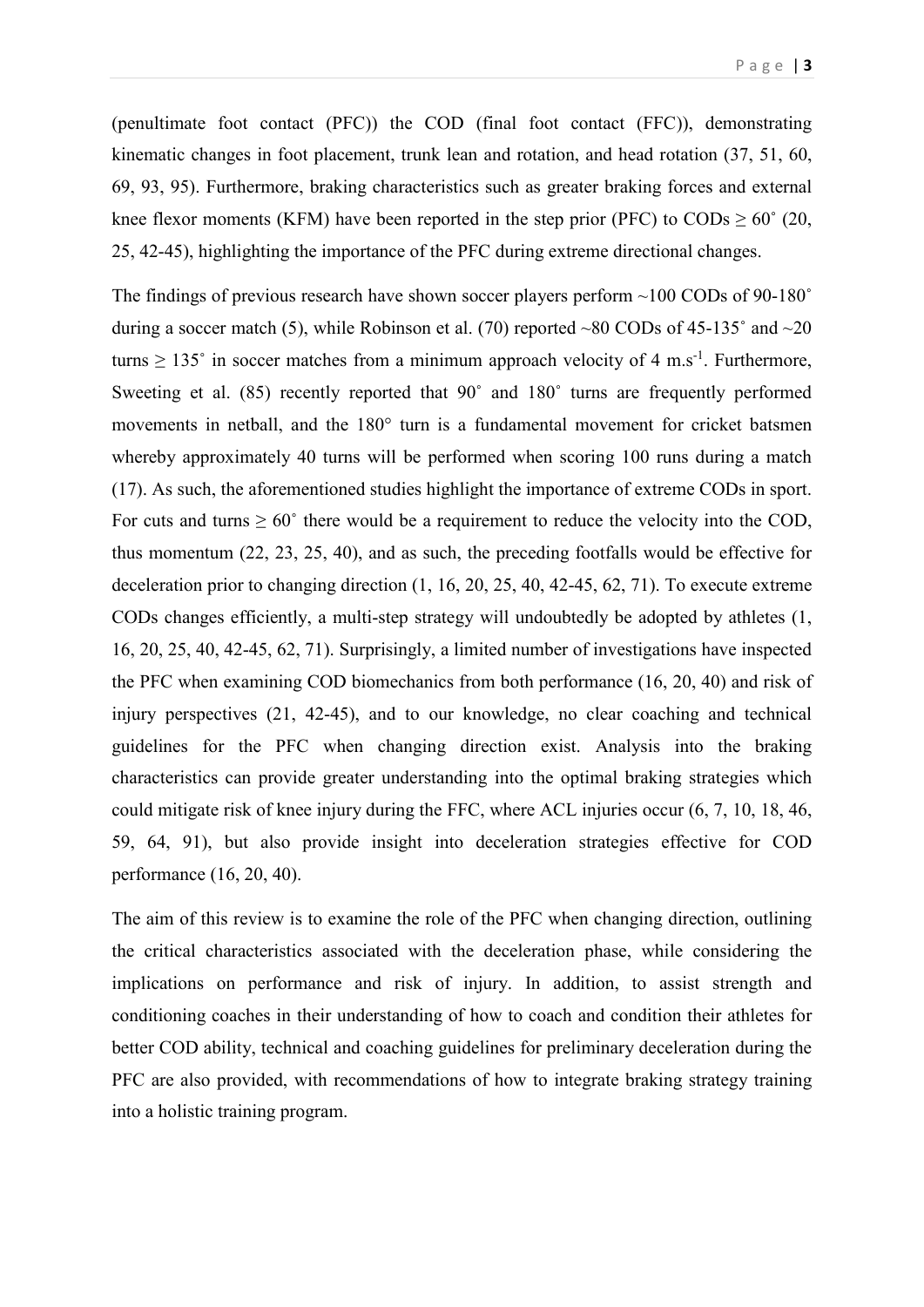For the purpose of this review the PFC is defined as "the 2nd last foot contact with the ground prior to moving into a new intended direction" (16, 42-44) and is synonymous with studies which have described the PFC as the "support foot" (51), "pre COD phase" (93), "approach step" (25), "pre turn step" (62), "one step before" (60) and "before step" (45). Furthermore, FFC is defined as "the phase during a cut or pivot when an individual makes contact with the ground and initiates movement into a different direction" (16, 42-44) and is synonymous with studies which have described the FFC as the "push-off foot" (51), "COD phase" (93), "execution step" (25), "pivot step" (62) "cutting step" (45) and plant foot/phase (81, 82). Additionally, CODs between angles 0-45˚, 45-90˚ and >90˚ are referred to as acute, moderate and extreme.

# **Role of preliminary deceleration for COD: kinetic and kinematic differences between the PFC and FFC**

A summary of research that has compared PFC and FFC biomechanics during COD is presented in Table 1. Nedergaard et al. (62) used accelerometers and three-dimensional (3D) motion analysis to compare the mechanics during the FFC with those during the preceding footfalls (PFC and ipsilateral). The authors observed greater trunk decelerations and peak joint flexion velocities in the preceding two footfalls compared to the FFC during a  $135^{\circ}$  'v' cut, highlighting the importance of preliminary deceleration prior to the COD. This finding substantiates Andrews et al. (1) qualitative assessment of cutting stating preliminary deceleration of several steps is key prior to executing a COD. Additionally, Rovan et al. (71) also highlighted the importance of the two steps prior to the FFC during a range of angled directional changes (30°, 60°, 90°, 120°, 150° and 180˚). Based on GPS and high-speed video analysis data the authors reported soccer players start changing direction prior to the FFC, particularly during the PFC, to facilitate the COD. Furthermore, Hader et al. (22, 23) recently showed that reductions in velocity are present, particularly when performing grater angled CODs reporting deceleration distances of  $4.3 \pm 1.9$  and  $7.1 \pm 1.2$  m prior to executing  $45^{\circ}$  and 90° cuts, from a 10 m approach, respectively. Collectively, these results indicate the preceding footfalls are undoubtedly required for effective deceleration prior to the COD. However, a limitation of the abovementioned studies is only the kinematics of the preceding footfalls were established with no kinetic information regarding the joint moments or braking forces.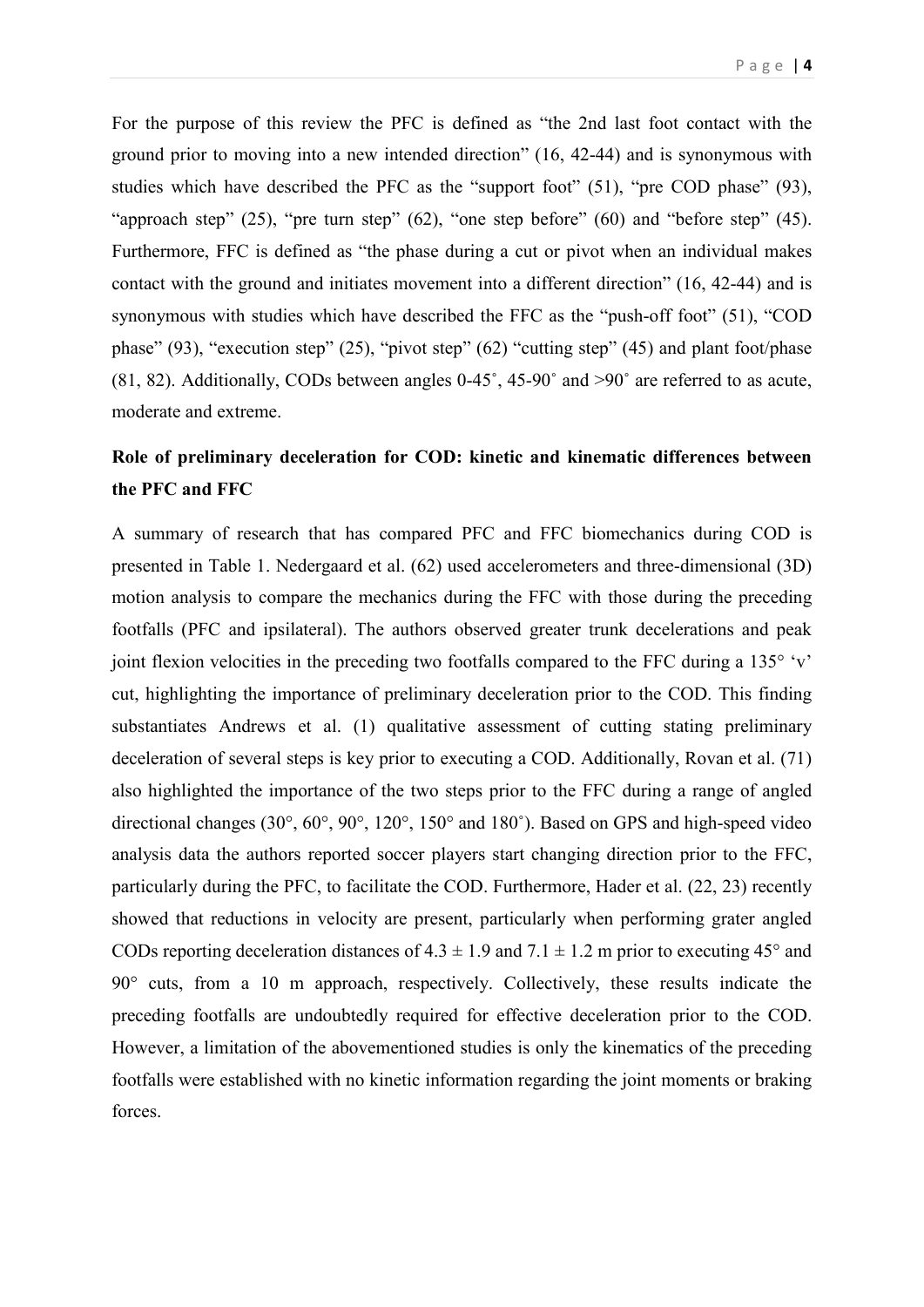Havens and Sigward (25) investigated the PFC and FFC ground reaction force (GRF) properties and ground contact times (GCT) during a 45° and 90° cut, reporting significantly greater (p<0.001) posterior braking force and posterior ground reaction impulse (GRI) in the PFC compared to the FFC for the 90° cut only. No differences in GRI in both contacts during the  $45^{\circ}$  cut were reported  $(25)$ , suggesting the braking demands were evenly spread across both footfalls. Conversely, a disproportionately greater braking force and impulse was required in the PFC compared to the FFC for the 90° cut, emphasizing the importance of the posterior braking force and impulse in the PFC for extreme cuts (29). These findings are supported by recent studies that have also reported significantly greater PFC braking forces during  $60^\circ$  cuts (45),  $90^\circ$  cuts (42, 43) and  $180^\circ$  turns (20, 42, 44) compared to FFC. This could be attributed to CODs >45˚ requiring greater reductions in velocity and momentum (22, 23, 25), thus earlier braking is required to allow effective redirected propulsion force and impulse during the FFC into the new intended direction. Furthermore, higher approach velocities into CODs are also a critical factor influencing the braking characteristics associated during the PFC, as greater posterior impulse and peak external KFMs have been reported during fast 60° cuts  $(5.51 \pm 0.32 \text{ vs } 4.53 \pm 0.33 \text{ m.s}^{-1})$  compared to slower cuts, respectively. Conversely, the requirements for preliminary deceleration and reductions in velocity prior to the COD for acute CODs (23, 25) may be minimal, and as such, maintaining velocity may be of greater importance during these tasks.

Recently, Jones et al. (42) conducted the most comprehensive biomechanical comparison between the braking characteristics of the PFC and FFC during 90˚ cuts and 180˚ turns. Interestingly, significantly greater horizontal braking force (HBF), horizontal braking impulse (HBI), peak hip and knee flexion angles, and peak ankle plantar flexor moments were observed in the PFC compared to FFC during 90˚ cuts. Conversely, for 180˚ turns, significantly greater normalised vertical braking force (VBF), HBF, peak knee flexion angles and ankle dorsi flexion angles, peak and average KFMs, and peak ankle plantar flexor moments in the PFC were demonstrated compared to the FFC. These results support Graham-Smith et al. (20) who also documented greater peak HBF, peak VBF and peak KFMs in the PFC during 180˚ turns, and support the findings of previous research that reported greater knee flexion angles and range of motion in the PFC compared to FFC (21).

Notably, Jones et al. (42) described the role of the PFC as a "preparatory step" observing knee and hip flexion throughout the stance phase which is maintained from transition of PFC to FFC. This facilitates GRF absorption through a greater range of motion, most likely in the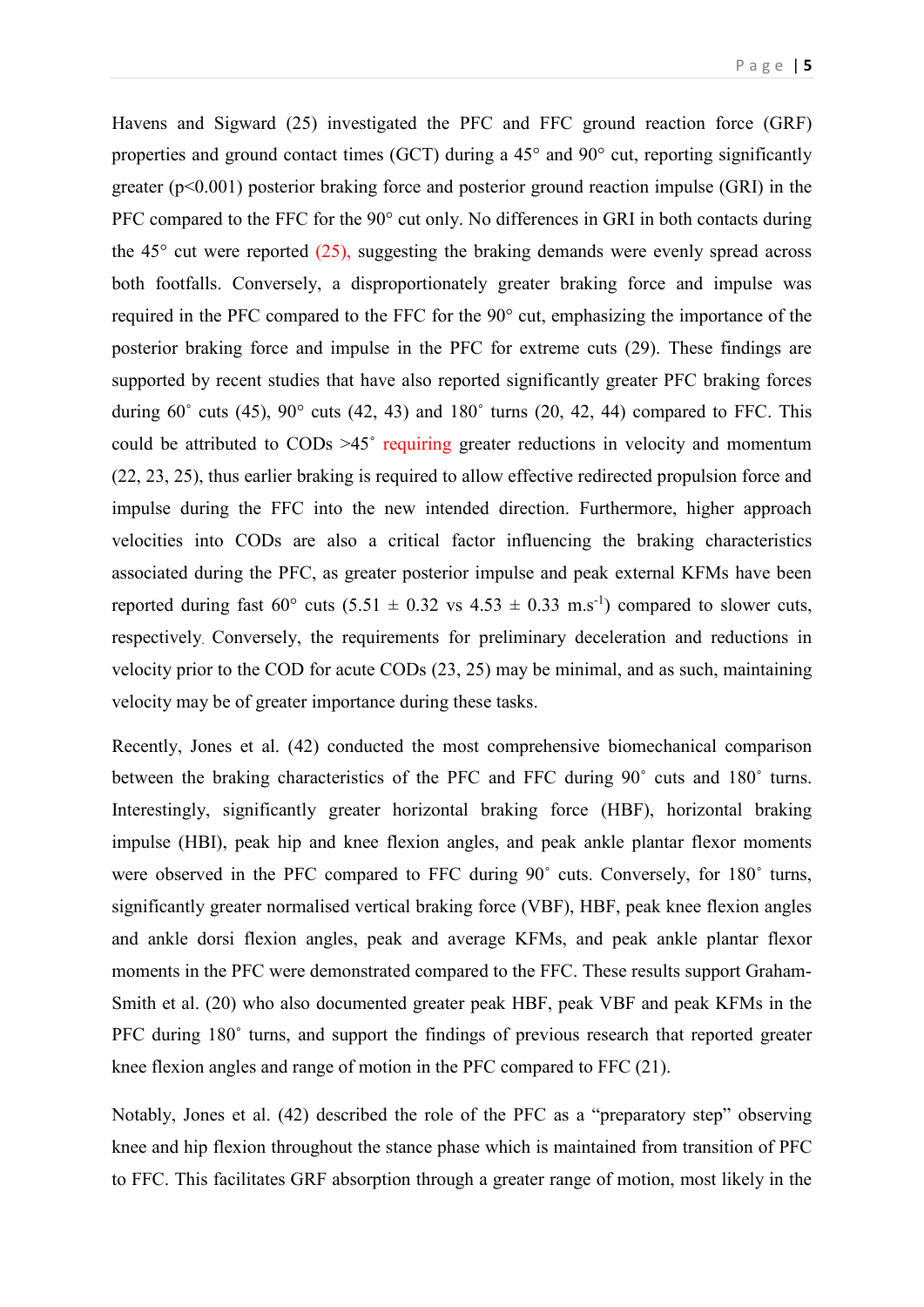sagittal plane (depending on COD angle) and provides an optimal body position at FFC (i.e., lower center of mass and allows the FFC leg to be planted out in front of the body). This supports Andrews et al. (1) early concept of the PFC serving as a key step in the facilitation of directional changes.

## **Role of PFC braking characteristics on associative knee injury risk factors during COD**

Although previous studies have shown promising results regarding the role of the PFC for deceleration (21, 25, 45, 62), a shortfall of these studies are they have failed to inspect the relationships between PFC kinetic and kinematic variables with associated knee injury risk factors, such as knee abduction moments (KAM) and internal rotation moments. These aforementioned moments can increase ACL strain (53-55, 75, 76, 94) and importantly, greater KAMs has been shown to be a predictor of non-contact ACL injury in adolescent female athletes (29). Jones et al. reported greater peak HBF in the PFC compared to the FFC during cutting (43) and pivoting (44) in female soccer players. However, no significant relationships were observed between the magnitude of peak HBF and KAMs, and no significant relationships between HBF ratio (defined as FFC braking force / PFC braking force) and KAMs for both 90° cut and 180° pivot performance, respectively. The authors attributed the lack of relationships to the low sample sizes of 26 and 27, respectively. Interestingly, players with greater KAMS in both studies (Table 1) had a higher HBF ratios compared to players displaying lower KAMs, highlighting the importance of producing greater magnitudes of HBF in the PFC, relative to the FFC.

Jones et al. (43, 44) considered only peak braking force-time variables which is only representative of one instance of the force-time data. Inspecting this variable only, does not provide further insight into the "braking effect" and considering variables such as average HBF and impulse could provide greater insight into braking characteristics during the weight acceptance phase of the PFC (i.e., impulse (force  $\times$  time) = change in momentum- greater average forces over weight acceptance would facilitate effective braking). Recently, Jones et al. (42) considered the aforementioned variables demonstrating lower KAMs during pivoting were associated with a lower average HBF ratio (Table 1), therefore, indicating a greater proportion of braking in the PFC, relative to the FFC, may reduce knee joint loading. Furthermore, PFC average HBF was inversely associated with 90° cut KAMs (Table 1).

Collectively, these findings although preliminary, could have large practical applications regarding ACL injury reduction programmes, whereby a COD technique which emphasizes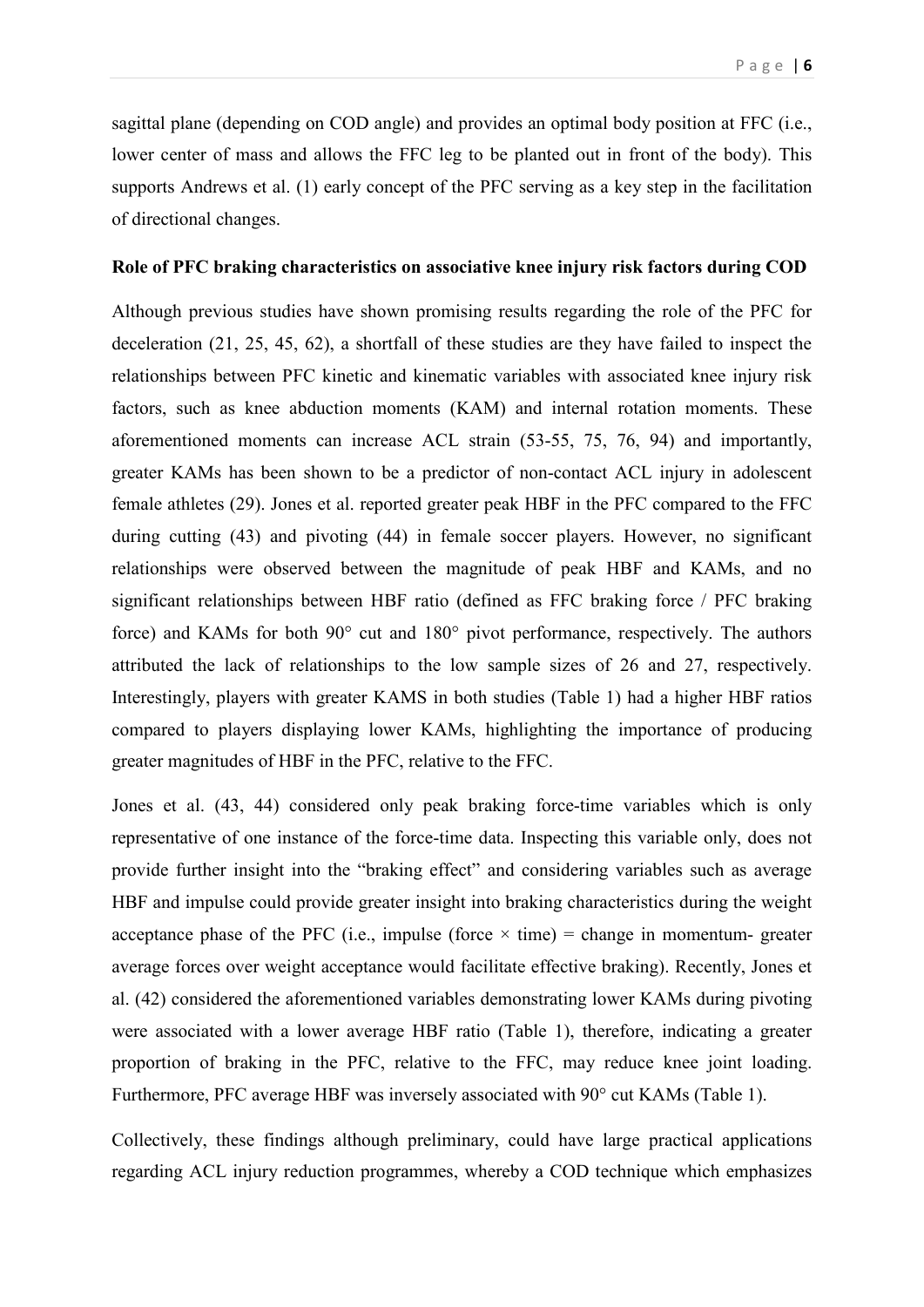greater braking (magnitudes of HBF) during the PFC, where the knee goes through a greater range of knee flexion (21, 42) and generally performed in the sagittal plane, may alleviate KAMs in the FFC (turning or cutting limb) (42-44); which is the limb that gets injured during CODs (6, 7, 10, 18, 46, 59, 64, 91). If the braking strategy is emphasized toward the final step this will increase the resultant GRF, which could increase peak knee abduction moments (42), thus risk of injury (29). Dempsey et al. (14) has documented a 36% reduction in peak KAMs (knee valgus moments) as a result of six weeks sidestep technique modification which focused on altering foot plant distance (closer to midline) and trunk control (upright trunk), while Jones et al. (41) has also demonstrated a reduction on KAMs following a six-week technique modification intervention. Therefore, practitioners should consider integrating braking strategy technique modification training into their injury reduction programs.

## **Role of PFC braking characteristics on COD performance**

From a performance perspective, promising results have been demonstrated regarding the braking characteristics of the PFC (16, 20, 40) (Table 1); however, to our knowledge only three studies have conducted such analysis. Graham-Smith et al. (20) reported faster 180˚ turning performance was associated with greater PFC and FCC peak HBFs, and greater peak HBFs were significantly related to greater external KFMs in the PFC and FFC (Table 1). Though, it is worth noting that greater peak HBFs, and peak KFMs were demonstrated in the PFC (Table 1), therefore, highlighting the importance of braking in the PFC. However, these results were only published in a low sample size (n=12).

In a larger sample (n=40), Dos'Santos et al. (16) reported significant relationships between PFC peak HBF and peak HBF ratio with modified 505 left performance (Table 1). Furthermore, faster athletes demonstrated greater PFC HBFs and lower HBF ratios compared to slower athletes (Table 1). Recently, Jones et al. (40) reported stronger female soccer players (eccentric knee extensor peak torque) demonstrated faster 505 performance, greater approach velocities and greater reductions in velocity during the PFC in comparison to weaker subjects (Table 1). Notably, the stronger athletes produced greater PFC peak and average horizontal GRFs, and greater PFC external hip flexor moments (HFM) compared to weaker subjects (Table 1). Therefore, these results indicate that eccentrically stronger athletes possessed a greater capacity to tolerate the higher approach velocities during the COD (82). Moreover, their ability to produce greater horizontal braking forces and HFMs over the PFC,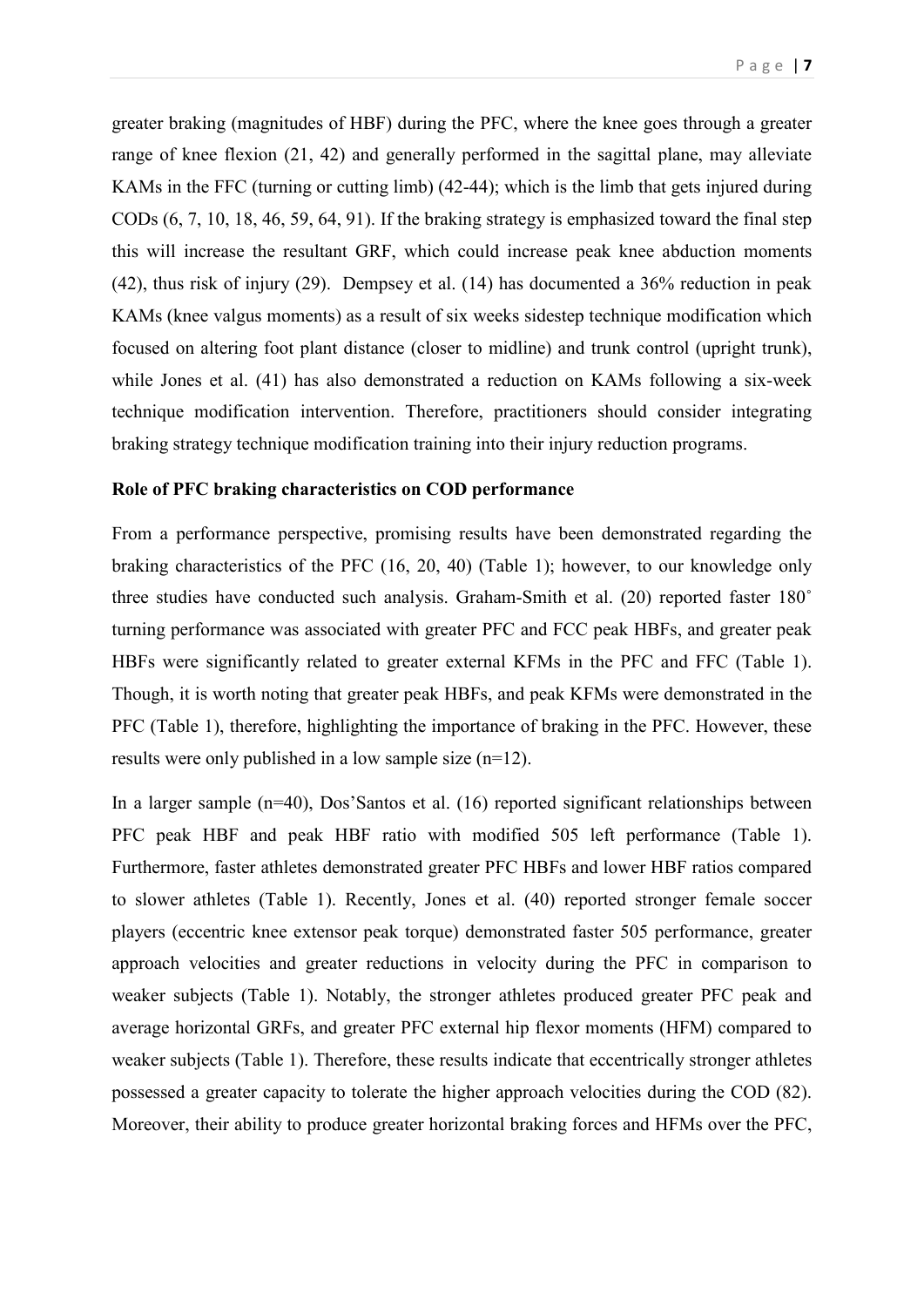enabled greater reductions in velocity, which subsequently facilitated faster COD performance.

Collectively, the results of the abovementioned research suggest that greater magnitudes of HBF (peak and average) during the PFC, relative to the FFC, is advantageous for 180° COD performance; highlighting the PFC and steps prior to directional changes are important in the interaction between strength, speed and COD technique. Furthermore, from a performance perspective, braking earlier should reduce the horizontal momentum of the centre of mass (COM) to allow more effective weight acceptance and preparation for the drive-off phase of directional changes (16, 36, 40, 43). However, the abovementioned studies are only representative of 180° tasks and as the biomechanical demands are angle dependent (3, 11, 22, 23, 25, 26, 73, 74, 77), evaluations of the PFC braking characteristics of different angled cuts and turns from a performance perspective warrant further investigation.

### \*\*\*Insert Table 1 about here\*\*\*

#### **Effect of anticipation on PFC COD biomechanics**

There is a paucity of research which has inspected the PFC during unplanned CODs, and these studies are mostly limited to sidesteps  $\leq 45^{\circ}$  (51, 60, 93), with only one study investigating extreme CODs (90° and 180°) (39). Mornieux et al. (60) examined the PFC during a pre-planned and unplanned 45° sidestep (light signal produced 850, 600 and 500 ms prior to COD) observing significantly less head rotation towards the direction of travel and greater rotation of the trunk to the opposite direction, in comparison to pre-planned and 850 ms unanticipated conditions. Moreover, a trend in less medial placement of the PFC was also documented during the unplanned conditions (600 and 500 ms). Similarly, Lee et al. (51) and Wheeler et al. (93) reported a medial placement of the PFC (across pelvic midline) resembling a cross over cut (XOC) (Figure 1) during pre-planned sidesteps, which helps facilitate the directional change due to effective alignment into the intended direction of travel. This contrasts to the different lateral foot placement position (laterally from pelvic midline – not resembling XOC) during unplanned sidesteps with increased temporal constraints (Figure 1). Consequently, practitioners and coaches should acknowledge these technical differences (i.e. head and trunk rotation, and PFC foot placement) when coaching and screening pre-planned and unplanned sidesteps (Figure 1).

\*\*\*Insert Figure 1 about here\*\*\*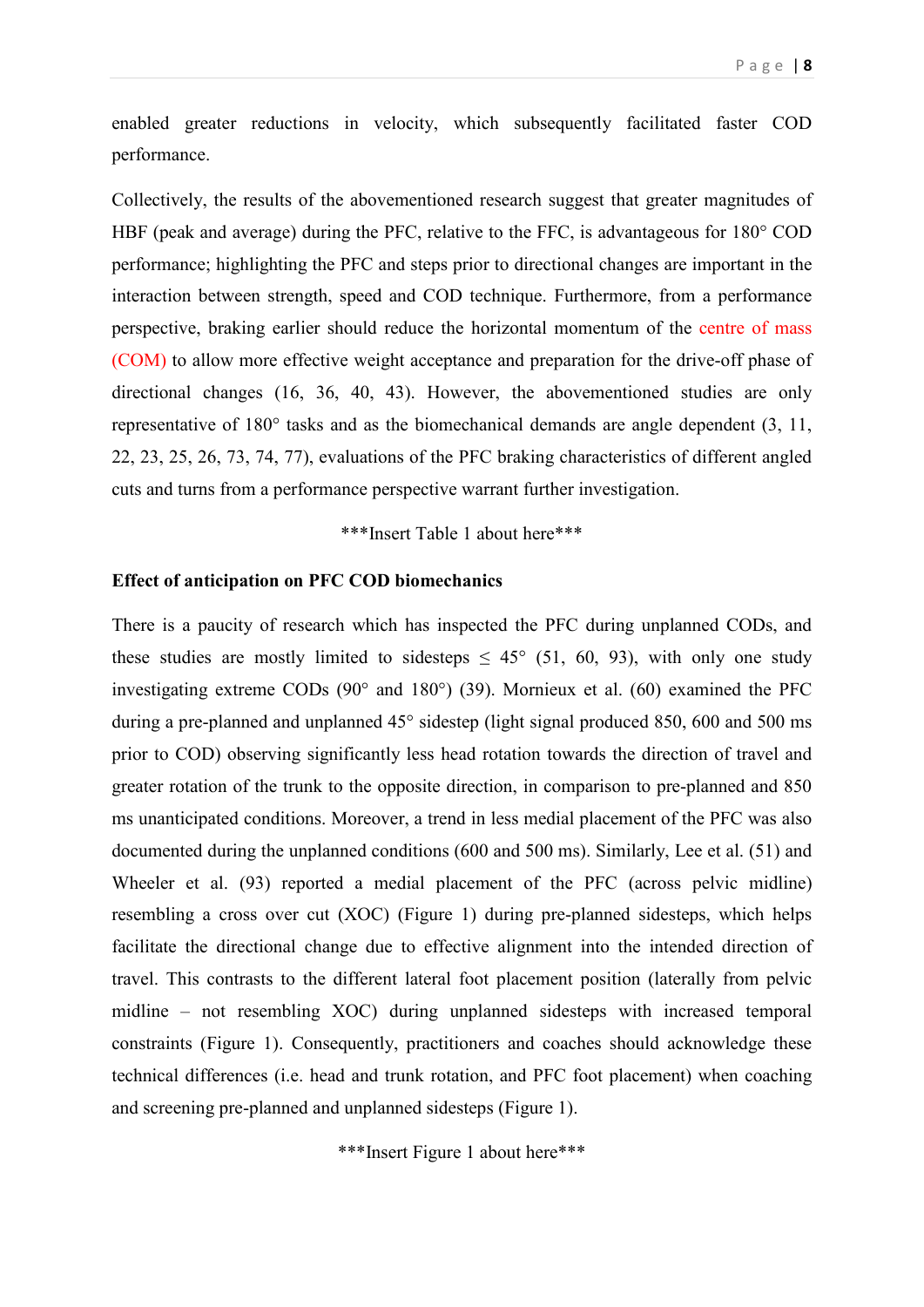It is worth noting, that the abovementioned studies have not considered the braking characteristics (GRF and joint moments) of the PFC during a 45° sidestep. However, as Havens and Sigward (25) reported minimal differences in braking forces between straight run and 45° cuts (25), and the finding that minimum speed during a 45° COD is a determinant of faster performance (23); there may be a limited role for braking during PFC and preliminary deceleration for 45° cuts, compared to extreme CODs. Interestingly, Jones et al. (39) is the only study to our knowledge comparing braking characteristics between pre-planned and unplanned (light stimulus) COD tasks, reporting less braking takes place during the PFC of unplanned 90° cuts and 180° turns, compared to pre-planned. This opens a potential avenue for future research regarding improving the ability to anticipate and thus, make better postural adjustments prior to FFC to lower hazardous loading patterns during the FFC. Further research is necessary to investigate the role of the PFC during unplanned conditions; specifically, utilizing a sports-specific stimulus, as the type of stimuli can also influence COD biomechanics (50).

# **PRACTICAL APPLICATIONS: PENULTIMATE FOOT CONTACT COACHING AND TECHNICAL GUIDELINES**

Athletes should make whole-body postural adjustments in order to execute moderate and extreme directional changes safely and efficiently  $(1, 37, 42, 50, 51, 60, 67-69, 93, 95)$ . Technical factors such as foot placement, adjustment of steps, and body lean and posture have been identified as determinants of COD ability (96-98). Thus, it is imperative that athletes adopt technically efficient whole-body postures over the PFC (preparatory step) and potentially the steps before the PFC to facilitate effective COD (subject to angle and entry velocity). However, in order to execute efficient braking strategies, athletes should possess high levels of eccentric strength to tolerate the forces associated during the braking phase (13, 38, 40, 83, 88). Technical and coaching guidelines are presented in Table 2 for the PFC during extreme cuts and turns based on the findings and suggestions of previous research, and biomechanical principles (31, 32, 37, 40, 42-44, 60, 67, 87).

\*\*\*Insert Table 2 about here\*\*\*

#### *Preparatory step guidelines for sharp angled cuts*

Briefly, technical characteristics for braking during PFC (Table 2) involve creating a large COM to center of pressure (COP) distance, via anterior placement of the PFC in front of the body, and a backward lean of the trunk to shift the COM posteriorly. This emphasizes a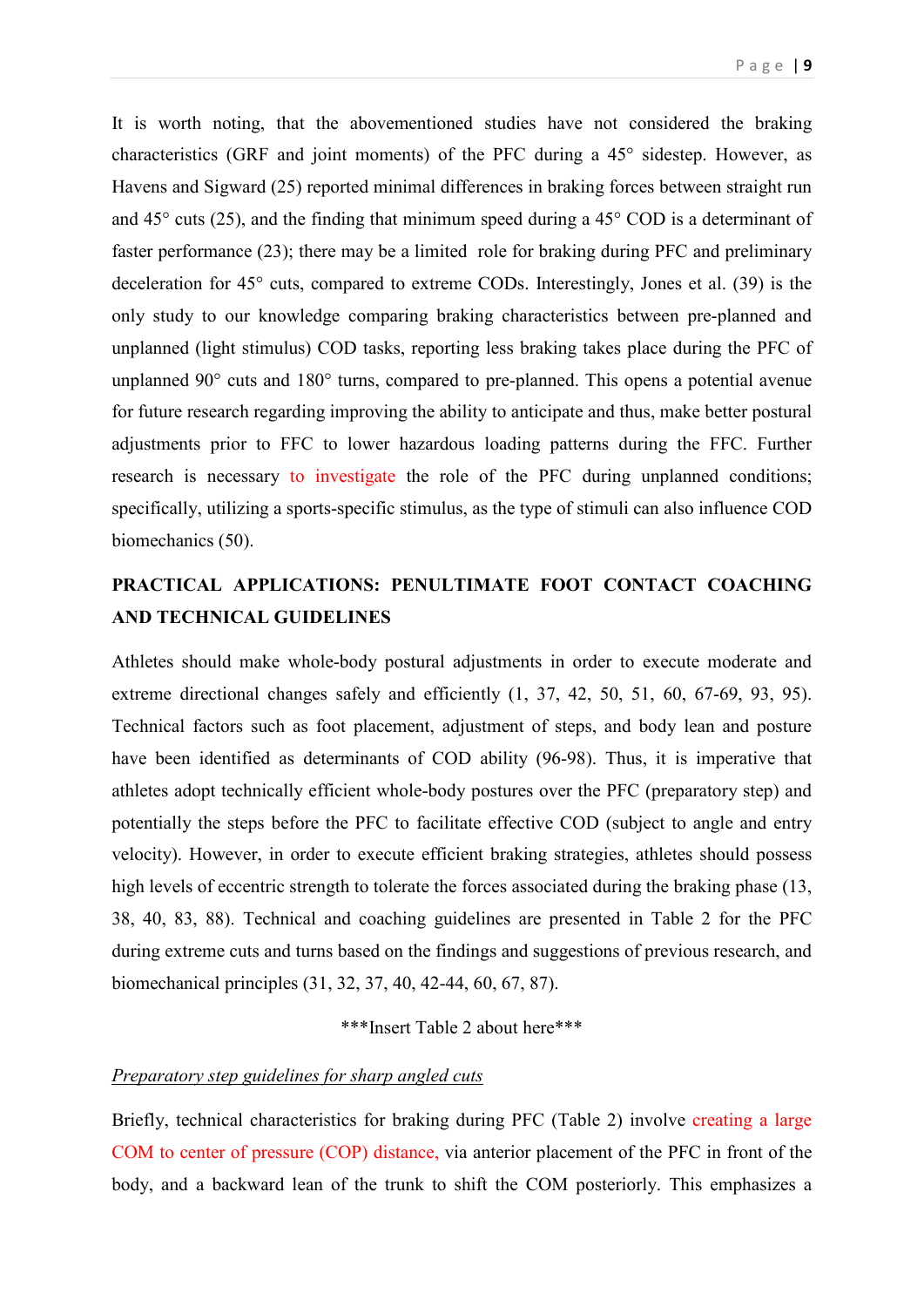posteriorly directed force vector, and maximises HBF to reduce momentum (impulse = change in momentum) prior to the push-off phase (32, 40, 42-44). Simultaneous, hip, knee (up to  $\sim$ 100 $^{\circ}$ ) and ankle dorsi-flexion occurs, in order to absorb the loading in the sagittal plane (facilitates longer braking force application, thus impulse), and lower the COM for better stability (32, 42, 87). This occurs over a GCT of 0.15-0.40 s (influenced by entry velocity and angle of COD) (16, 25, 45, 62). Practitioners should be aware of knee alignment during the PFC when screening and coaching COD technique (Figure 2). The head and trunk should be directed forward, or some athletes may choose to rotate slightly towards the intended direction of travel (37, 60, 67) for effective realignment into the new intended direction, and earlier visual scanning of the situation (31).

#### *Preparatory step guidelines for pivots*

To minimise injury risk whole body deceleration should be performed in the sagittal plane (44, 57); however, for directional changes to be performed as fast as possible, athletes may decide to pre-rotate (their whole body) in the transverse plane during the PFC. If this is performed, then the coaching principles outlined for cutting should be predominantly followed (Table 2), such as the emphasis on backward trunk lean, a large COM to COP distances to encourage a posteriorly directed force vector for braking and reducing the velocity of COM, and exhibition of ankle (dorsi), knee and hip flexion. However, for 180° turns, athletes may perform the preparatory step in an externally rotated (transverse) position; though, still emphasizing a posteriorly directed force vector due to foot placement in front of the COM and backwards trunk lean (Figure 3a). If this strategy is adopted, it is imperative not to evoke knee valgus. By performing this movement in a rotated position, this may facilitate faster performance due to effective realignment into the new intended direction (26, 77).

# *Braking strategy variance*

Practitioners should acknowledge the variance in braking strategies adopted by athletes. For example, Figure 5A illustrates an athlete demonstrating a bilateral braking strategy during a 180° turn, whereby the foot involved with PFC remains in contact with the ground during the braking phase of the FFC. This technique facilitates and distributes the loading across twofoot contacts, thus maximising braking impulse over the PFC due to the longer GCT, and potentially lowering forces during the FFC. Conversely, illustrated in Figure 5B, athletes may adopt a clear flight phase between the PFC and FFC during a 180° turn, whereby the athlete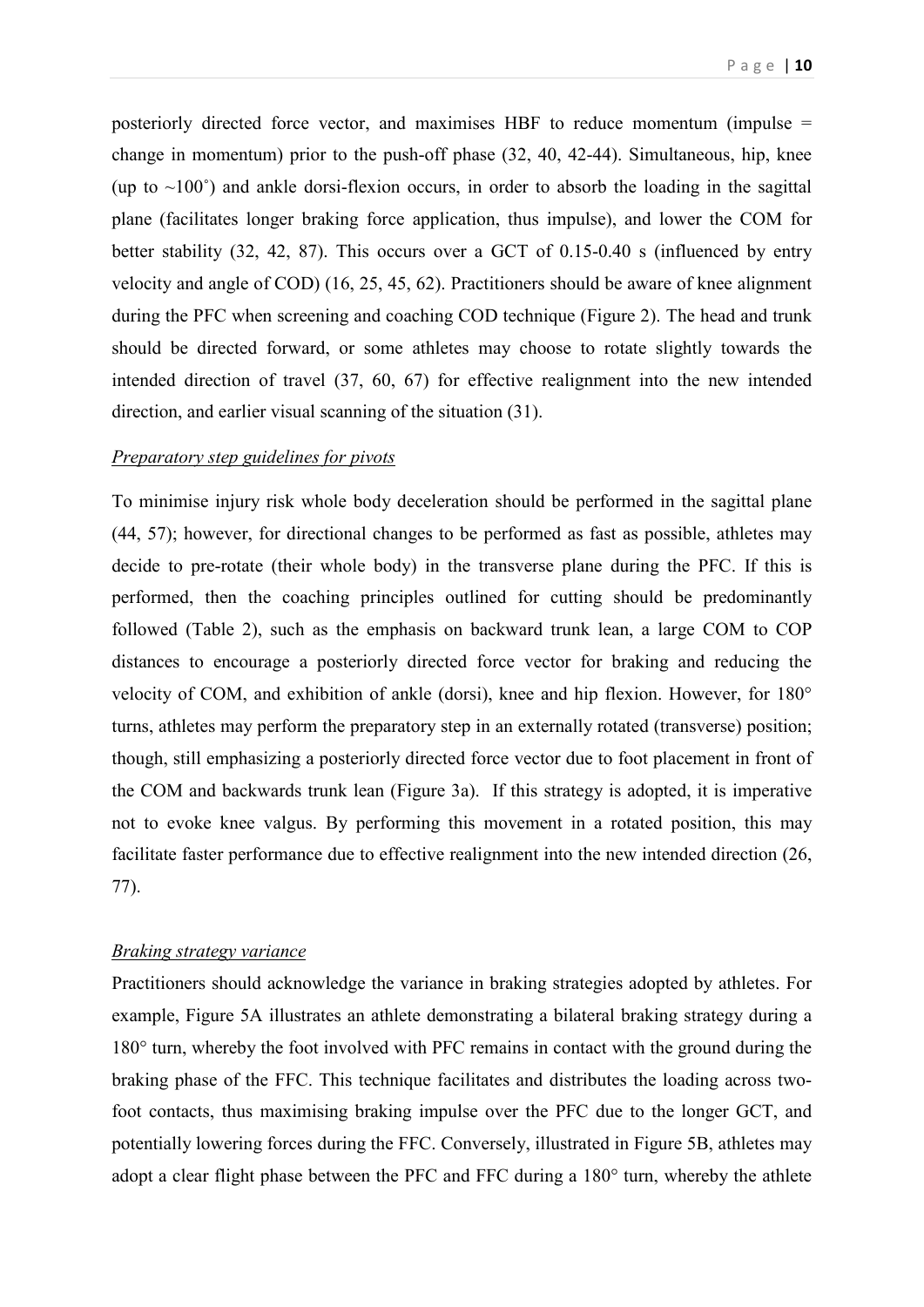will rotate their whole body during this flight phase in order to align themselves into the intended direction.

# \*\*\*Insert Figure 3 about here\*\*\*

Different cutting strategies have been previously reported (knee, hip or ankle dominant) in male athletes (19), while females high school athletes are found to display different biomechanical deficits (quadricep, ligament, trunk and leg dominance) (66). In this review we have qualitatively identified two different 180° turning strategies (Figure 3); turning strategy A may be safer from an injury reduction perspective due to the capacity to distribute loading across two-foot contacts. From a performance perspective both techniques may be equally effective; however, further research is required quantitatively comparing the aforementioned turning strategies. Although, it should be noted that certain whole-body postures may induce greater 'injury risk', but may be optimal for performance, thus practitioners should acknowledge the 'performance-injury' conflict when coaching and screening COD. Additionally, it should be noted that the deceleration requirements will be dictated by the angle and entry velocity into the COD, thus, deceleration maybe accomplished over several steps, so the steps prior to the PFC will also be important (22, 23, 62). Therefore, the coaching guidelines presented in Table 2 for the PFC should also be applied when coaching deceleration during several steps.

# *Preparatory step for angled runs and lateral shuffle*

The technical guidelines for the preparatory step are based on CODs from a straight approach (Table 2); however, athletes perform directional changes from angled and oblique runs (92), while lateral shuffles are also common actions in sports such as basketball and soccer (5, 86). We hypothesize the PFC plays an important role, serving as a "preparatory step" with slight differences in foot placement during such conditions. For example, performing a cut from an angled or oblique run the PFC may cross anteriorly and medially across the midline of the pelvis with the trunk positioned in the intended direction of travel (Figure 4). This aids deceleration by creating a posteriorly and medially directed GRF vector to reduce the momentum into the direction change. Subsequently, this will facilitate an optimal position for weight acceptance and push-off during the FFC. Similarly, when changing direction from a lateral shuffle, the PFC should be placed medially across the pelvic midline with trunk lean into the intended direction of travel to create a force vector in the frontal plane (Figure 4).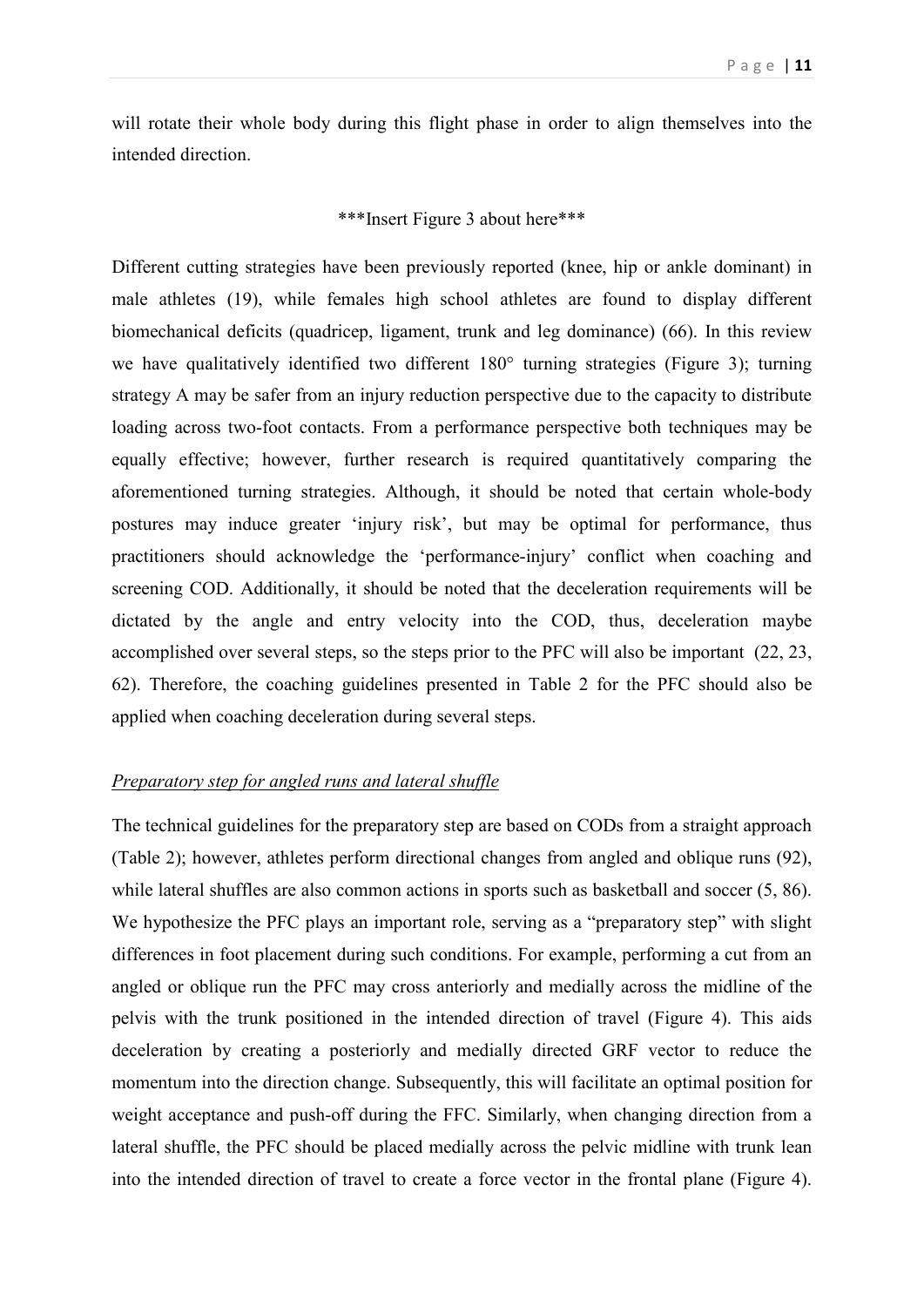This will help reduce the velocity of athlete via an appropriately directed braking force and suitable position for FFC.

\*\*\*Insert Figure 4 about here\*\*\*

\*\*\*Insert Figure 5 about here\*\*\*

# **PRACTICAL APPLICATIONS: TRAINING STRATEGY IMPLEMENTATION INTO THE WIDER TRAINING PROGRAM**

In order to modify COD braking strategies of athletes, practitioners are recommended to perform two 15-30-minute COD technique sessions a week, with minimum 48 hours rest between sessions (following the abovementioned technical guidelines – coaching and teaching athletes to emphasize greater braking in the PFC relative to FFC, correct lower limb alignment, whole-body posture). Dempsey et al. (14) showed a 36% reduction in KAMs as a result of six weeks sidestep technique modification. Jones et al. (41) also noted a reduction in KAMs and improvements in 180˚ COD performance in female netballers due to a six-week technique COD modification intervention. Consequently, an example six-week braking strategy modification intervention is presented in Table 3, beginning with pre-planned low intensity decelerations and turns (weeks 1-2), before progressing intensity via velocity (45, 90) and angle (weeks 3-4), and introducing a stimulus with increased intensity (weeks 3-6). The example program is in accordance with NSCA COD recommendations (24), previous COD speed (8, 9) and COD technique interventions (14, 41). Although, it is worth noting that for training interventions to be a success, it is integral there is "buy in" from the coach and athletes (89), and high compliance (2, 27, 61, 65). Furthermore, appropriate feedback (biomechanical or video feedback to the athlete) between reps is also central to the success of training intervention (2, 27, 61, 65), with an external focus of attention recommended for improved retention (2).

\*\*\*Insert Table 3 about here\*\*\*

If practitioners and athletes have time constraints and cannot perform COD sessions, an alternative approach is to integrate braking strategy technique drills into the warm ups (neuromuscular training) of field and court based tactical/technical sessions to reduce biomechanical risk factors associated with injury (4, 48, 61, 80). Although, it should be noted, that a comprehensive training program which includes strength, plyometric (jump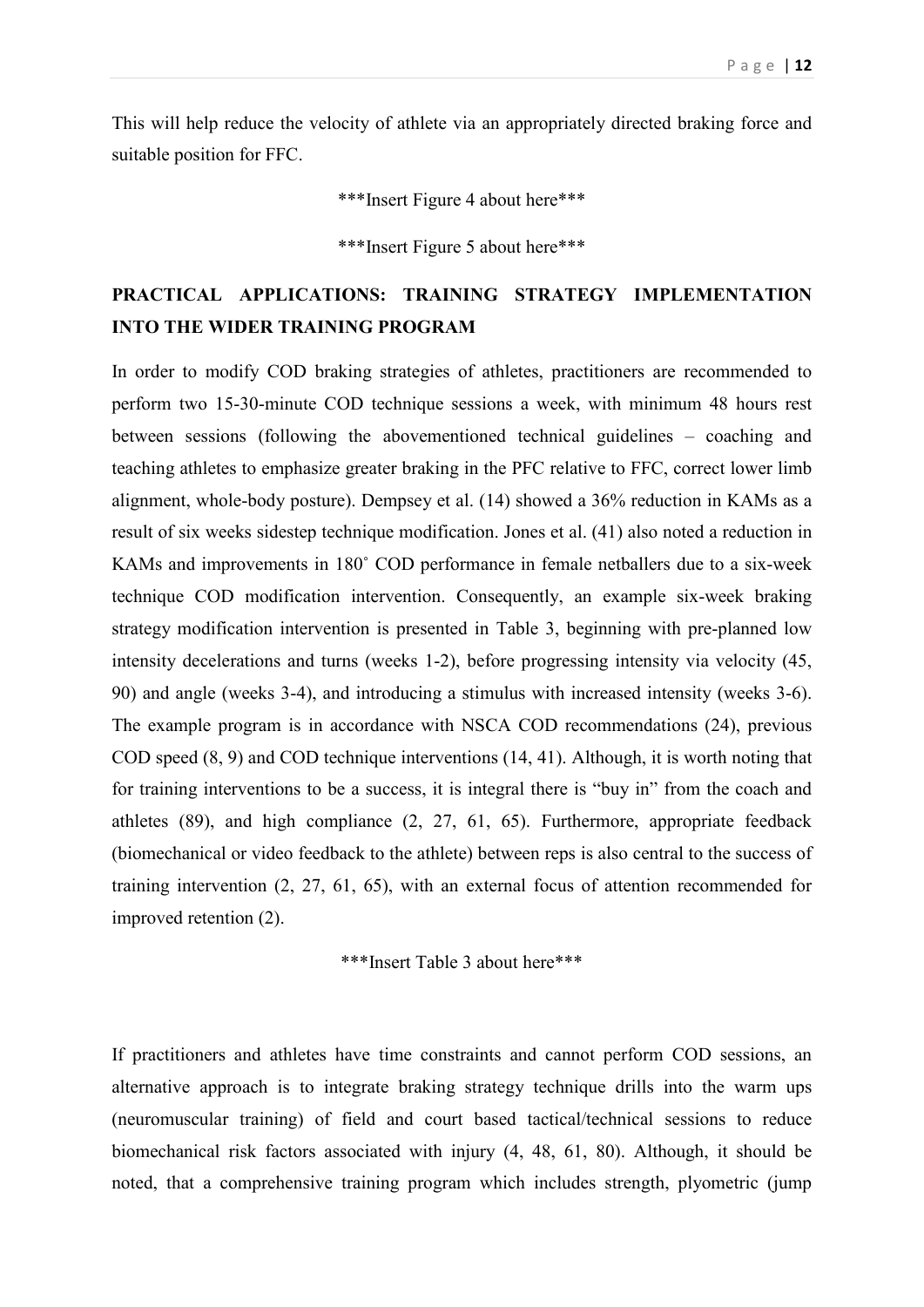landing), speed, core and balance training, in addition to COD technique training may improve athletic performance and reduce risk of non-contact ACL injuries to a greater extent, than solely performing one training modality (4, 27, 28, 30, 65, 84). Therefore, practitioners are recommended to integrate the aforementioned training modalities into a holistic training program to optimally prepare, and enhance multidirectional athletes' COD performance and reduce risk of injury.

# **CONCLUSIONS**

It is evident that the PFC plays an important role in deceleration when changing direction, and can therefore, be considered as a "preparatory step". Braking strategies which emphasize greater magnitudes of HBFs in the PFC, relative to the FFC, could reduce knee joint loading in the FFC, and facilitate faster performance (16, 40, 42-44). Thus, the role of the PFC should not be underestimated and overlooked when coaching and screening COD technique. Consequently, practitioners are encouraged to consider the role of the PFC during directional changes, and coach the "preparatory step" using the suggested technical guidelines outlined in this article when coaching COD technique.

*Conflicts of Interest and Source of Funding: The authors report no conflicts of interest and no source of funding.*

### **REFERENCES**

1. Andrews JR, McLeod WD, Ward T, and Howard K. The cutting mechanism. *Am J Sport Med* 5: 111-121, 1977.

2. Benjaminse A, Gokeler A, Dowling AV, Faigenbaum A, Ford KR, Hewett TE, Onate JA, Otten B, and Myer GD. Optimization of the anterior cruciate ligament injury prevention paradigm: novel feedback techniques to enhance motor learning and reduce injury risk. *J Orthop Sport Phys* 45: 170- 182, 2015.

3. Besier TF, Lloyd DG, Cochrane JL, and Ackland TR. External loading of the knee joint during running and cutting maneuvers. *Med Sci Sports Exerc* 33: 1168-1175, 2001.

4. Bien DP. Rationale and implementation of anterior cruciate ligament injury prevention warm-up programs in female athletes. *J Strength Cond Res* 25: 271-285, 2011.

5. Bloomfield J, Polman R, and Donoghue P. Physical demands of different positions in FA Premier League soccer. *J Sport Sci Med* 6: 63-70, 2007.

6. Boden BP, Dean GS, Feagin JA, and Garrett WE. Mechanisms of anterior cruciate ligament injury. *Orthopedics* 23: 573-578, 2000.

7. Brophy RH, Stepan JG, Silvers HJ, and Mandelbaum BR. Defending puts the anterior cruciate ligament at risk during soccer: a gender-based analysis. *Sports health* 7: 244-249, 2015.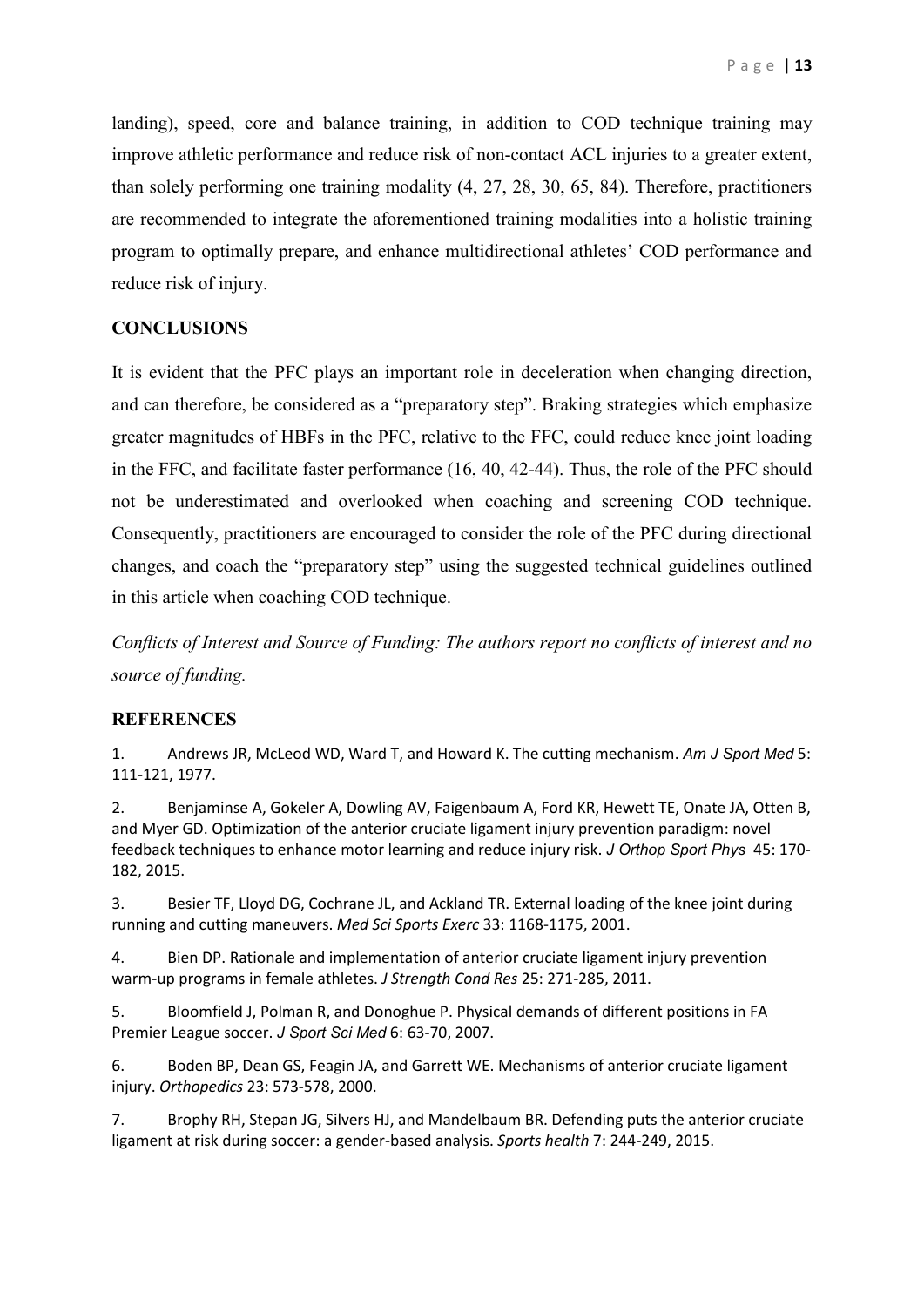8. Chaalali A, Rouissi M, Chtara M, Owen A, Bragazzi N, Moalla W, Chaouachi A, Amri M, and Chamari K. Agility training in young elite soccer players: promising results compared to change of direction drills. *Biol Sport* 33, 2016.

9. Chaouachi A, Chtara M, Hammami R, Chtara H, Turki O, and Castagna C. Multidirectional sprints and small-sided games training effect on agility and change of direction abilities in youth soccer. *J Strength Cond Res* 28: 3121-3127, 2014.

10. Cochrane JL, Lloyd DG, Buttfield A, Seward H, and McGivern J. Characteristics of anterior cruciate ligament injuries in Australian football. *J Sci Med Sport* 10: 96-104, 2007.

11. Cortes N, Onate J, and Van Lunen B. Pivot task increases knee frontal plane loading compared with sidestep and drop-jump. *J Sports Sci* 29: 83-92, 2011.

12. Cumps E, Verhagen E, Annemans L, and Meeusen R. Injury rate and socioeconomic costs resulting from sports injuries in Flanders: data derived from sports insurance statistics 2003. . *Br J Sports Med* 42: 767-772, 2008.

13. de Hoyo M, Sañudo B, Carrasco L, Mateo-Cortes J, Domínguez-Cobo S, Fernandes O, Del Ojo JJ, and Gonzalo-Skok O. Effects of 10-week eccentric overload training on kinetic parameters during change of direction in football players. *J Sports Sci* 34: 1380-1387, 2016.

14. Dempsey AR, Lloyd DG, Elliott BC, Steele JR, and Munro BJ. Changing sidestep cutting technique reduces knee valgus loading. *Am J Sport Med* 37: 2194-2200, 2009.

15. Dempsey AR, Lloyd DG, Elliott BC, Steele JR, Munro BJ, and Russo KA. The effect of technique change on knee loads during sidestep cutting. *Med Sci Sports Exerc* 39: 1765-1773, 2007.

16. Dos'Santos T, Thomas C, Jones AP, and Comfort P. Mechanical determinants of faster change of direction speed performance in male athletes. *J Strength Cond Res* 31: 696-705, 2017.

17. Duffield R and Drinkwater EJ. Time–motion analysis of test and one-day international cricket centuries. *J Sports Sci* 26: 457-464, 2008.

18. Faude O, Junge A, Kindermann W, and Dvorak J. Injuries in female soccer players a prospective study in the german national league. *Am J Sport Med* 33: 1694-1700, 2005.

19. Franklyn-Miller A, Richter C, King E, Gore S, Moran K, Strike S, and Falvey E. Athletic groin pain (part 2): a prospective cohort study on the biomechanical evaluation of change of direction identifies three clusters of movement patterns. Br J Sports Med 51: 460-468, 2017.

20. Graham-Smith P, Atkinson L, Barlow R, and Jones P. Braking characteristics and load distribution in 180 degree turns. Presented at Proceedings of the 5th annual UKSCA conference, 2009.

21. Greig M. The influence of soccer-specific activity on the kinematics of an agility sprint. *Eur J Sports Sci* 9: 23-33, 2009.

22. Hader K, Mendez-Villanueva A, Palazzi D, Ahmaidi S, and Buchheit M. Metabolic Power Requirement of Change of Direction Speed in Young Soccer Players: Not All Is What It Seems. PloS one 11: e0149839, 2016.

23. Hader K, Palazzi D, and Buchheit M. Change of Direction Speed in Soccer: How Much Braking is Enough? Kineziologija 47: 67-74, 2015.

24. Haff GG and Triplett NT. Essentials of Strength Training and Conditioning 4th Edition. Champaign, Il, USA. Human kinetics, 2015.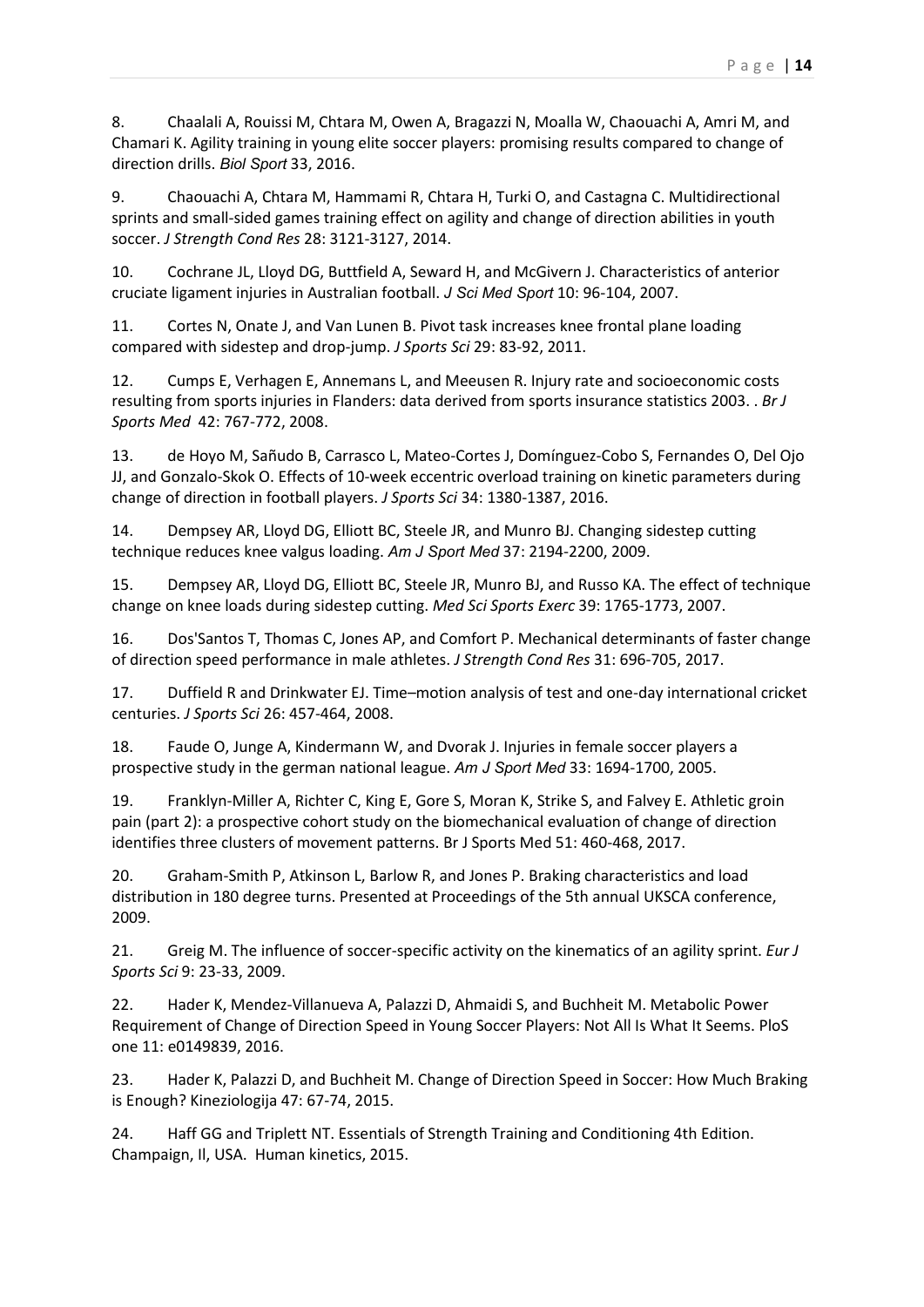25. Havens KL and Sigward SM. Whole body mechanics differ among running and cutting maneuvers in skilled athletes. *Gait Posture* 42: 240-245, 2014.

26. Havens KL and Sigward SM. Joint and segmental mechanics differ between cutting maneuvers in skilled athletes. *Gait Posture* 41: 33-38, 2015.

27. Hewett TE. Preventive biomechanics: A paradigm shift with a translational approach to biomechanics. *J Sci Med Sport* 20: e67, 2017.

28. Hewett TE, Lindenfeld TN, Riccobene JV, and Noyes FR. The effect of neuromuscular training on the incidence of knee injury in female athletes. *Am J Sport Med* 27: 699-706, 1999.

29. Hewett TE, Myer GD, Ford KR, Heidt RS, Colosimo AJ, McLean SG, Van den Bogert AJ, Paterno MV, and Succop P. Biomechanical measures of neuromuscular control and valgus loading of the knee predict anterior cruciate ligament injury risk in female athletes a prospective study. *Am J Sport Med* 33: 492-501, 2005.

30. Hewett TE, Stroupe AL, Nance TA, and Noyes FR. Plyometric training in female athletes: decreased impact forces and increased hamstring torques. *Am J Sport Med* 24: 765-773, 1996.

31. Hewit J, Cronin J, Button C, and Hume P. Understanding change of direction performance via the 90 turn and sprint test. *Strength Cond J* 32: 82-88, 2010.

32. Hewit J, Cronin J, Button C, and Hume P. Understanding deceleration in sport. *Strength Cond J* 33: 47-52, 2011.

33. Holding R and Meir R. Applying Biomechanical Research to Coaching Instruction of Stepping Movements in Rugby Football. *Strength Cond J* 36: 8-12, 2014.

34. Jamison ST, Pan X, and Chaudhari AMW. Knee moments during run-to-cut maneuvers are associated with lateral trunk positioning. *J Biomech* 45: 1881-1885, 2012.

35. Jeffreys I and Moody J. Strength and Conditioning for Sports Performance. London and New York. Routledge, 2016.

36. Jindrich DL, Besier TF, and Lloyd DG. A hypothesis for the function of braking forces during running turns. *J Biomech* 39: 1611-1620, 2006.

37. Jindrich DL and Qiao M. Maneuvers during legged locomotion. Chaos: An Interdisciplinary *J Nonlinear Sci* 19: 026105, 2009.

38. Jones P, Bampouras TM, and Marrin K. An investigation into the physical determinants of change of direction speed. *J Sports Med Phys Fitness* 49: 97, 2009.

39. Jones P, Stones S, and Smith L. A comparison of braking characteristics between pre-planned and unanticipated changing direction tasks in female soccer players: An exploratory study. Day 1. Posters–Biomechanics, BASES Annual Conference, 25th November 2014, St Georges Park, Burton. Journal of Sports Sciences 32: S25-S26, 2014.

40. Jones P, Thomas C, Dos'Santos T, McMahon J, and Graham-Smith P. The Role of Eccentric Strength in 180° Turns in Female Soccer Players. *Sports* 5: 42, 2017.

41. Jones PA, Barber OR, and Smith LC. Changing pivoting technique reduces knee valgus moments. Free Communication. Journal of Sports Sciences. Presented at BASES Annual Conference, 2015.

42. Jones PA, Herrington L, and Graham-Smith P. Braking characteristics during cutting and pivoting in female soccer players. *J Electromyogr Kines* 30: 46-54, 2016.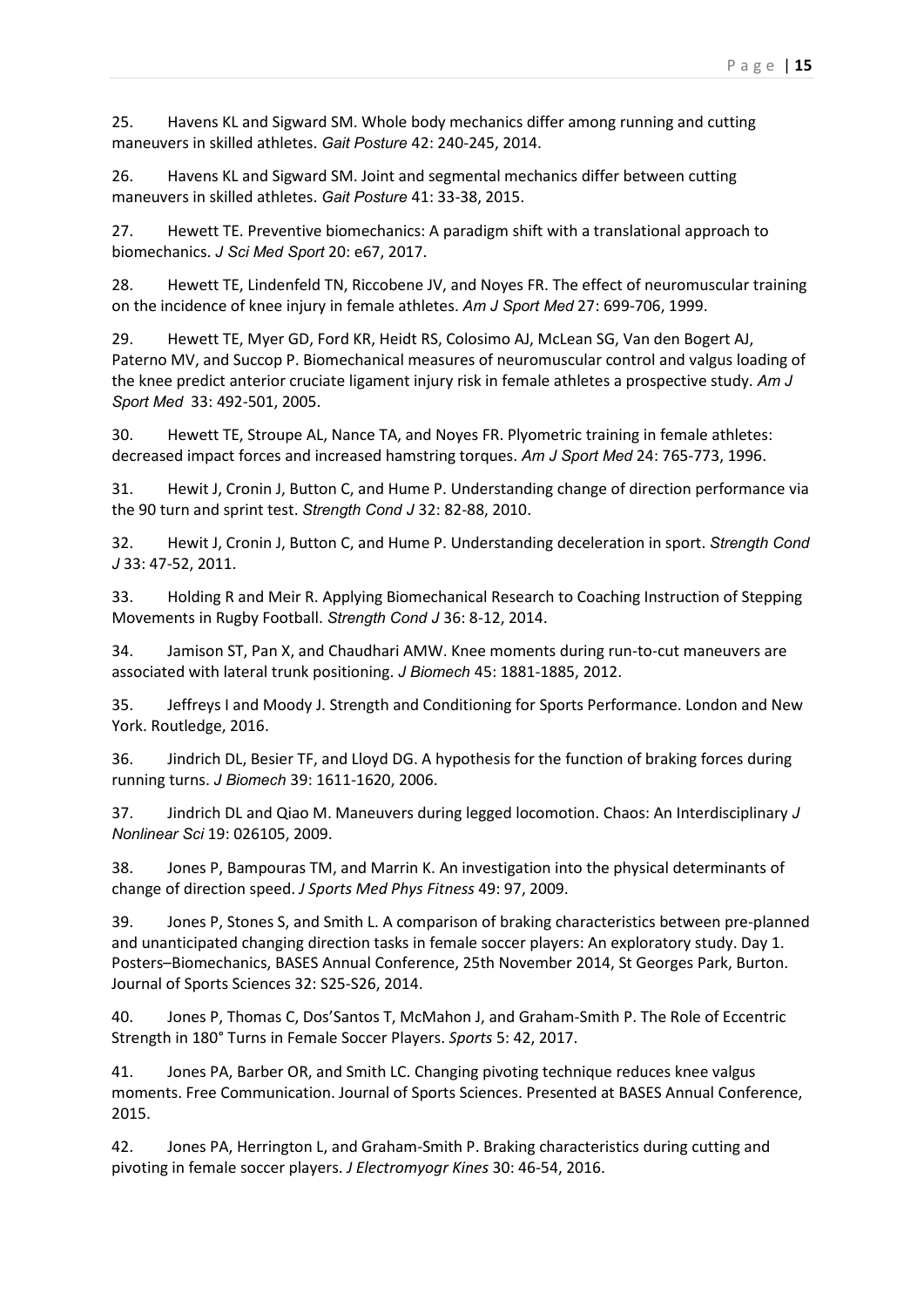43. Jones PA, Herrington LC, and Graham-Smith P. Technique determinants of knee joint loads during cutting in female soccer players. *Hum Movement Sci* 42: 203-211, 2015.

44. Jones PA, Herrington LC, and Graham-Smith P. Technique determinants of knee abduction moments during pivoting in female soccer players. *Clin Biomech* 31: 107-112, 2016.

45. Kimura K and Sakurai S. A Sidestep Cut Preparation Strategy Decreases the External Load Applied to the Knee Joint. *Int J Sport Health Sci* 11: 109-117, 2013.

46. Koga H, Nakamae A, Shima Y, Iwasa J, Myklebust G, Engebretsen L, Bahr R, and Krosshaug T. Mechanisms for noncontact anterior cruciate ligament injuries knee joint kinematics in 10 injury situations from female team handball and basketball. *Am J Sport Med* 38: 2218-2225, 2010.

47. Kristianslund E, Faul O, Bahr R, Myklebust G, and Krosshaug T. Sidestep cutting technique and knee abduction loading: implications for ACL prevention exercises. *Br J Sports Med* 48: 779-783, 2014.

48. LaBella CR, Huxford MR, Grissom J, Kim K-Y, Peng J, and Christoffel KK. Effect of neuromuscular warm-up on injuries in female soccer and basketball athletes in urban public high schools: cluster randomized controlled trial. *Arch Pediat Adol Med* 165: 1033-1040, 2011.

49. Langford JL, Webster KE, and Feller JA. A prospective longitudinal study to assess psychological changes following anterior cruciate ligament reconstruction surgery. *Br J Sports Med* 43: 377-378, 2009.

50. Lee MJC, Lloyd DG, Lay BS, Bourke PD, and Alderson JA. Effects of different visual stimuli on postures and knee moments during sidestepping. *Med Sci Sports Exerc* 45: 1740-1748, 2013.

51. Lee MJC, Lloyd DG, Lay BS, Bourke PD, and Alderson JA. Different visual stimuli affect body reorientation strategies during sidestepping. *Scand J Med Sci Spor* 27: 492-500, 2017.

52. Lohmander LS, Englund PM, Dahl LL, and Roos EM. The long-term consequence of anterior cruciate ligament and meniscus injuries. *Am J Sport Med* 35: 1756-1769, 2007.

53. Markolf KL, Burchfield DM, Shapiro MM, Shepard MF, Finerman GAM, and Slauterbeck JL. Combined knee loading states that generate high anterior cruciate ligament forces. *J Orthop Res* 13: 930-935, 1995.

54. Markolf KL, Gorek JF, Kabo JM, and Shapiro MS. Direct measurement of resultant forces in the anterior cruciate ligament. An in vitro study performed with a new experimental technique. *J Bone Joint Surg Am* 72: 557-567, 1990.

55. Markolf KL, O'Neill G, Jackson SR, and McAllister DR. Effects of applied quadriceps and hamstrings muscle loads on forces in the anterior and posterior cruciate ligaments. *Am J Sport Med*

32: 1144-1149, 2004.

56. Marshall BM, Franklyn-Miller AD, King EA, Moran KA, Strike S, and Falvey A. Biomechanical factors associated with time to complete a change of direction cutting maneuver. *J Strength Cond Res* 28: 2845-2851, 2014.

57. McLean SG, Huang X, Su A, and Van Den Bogert AJ. Sagittal plane biomechanics cannot injure the ACL during sidestep cutting. *Clin Biomech* 19: 828-838, 2004.

58. McLean SG, Huang X, and van den Bogert AJ. Association between lower extremity posture at contact and peak knee valgus moment during sidestepping: implications for ACL injury. *Clin Biomech* 20: 863-870, 2005.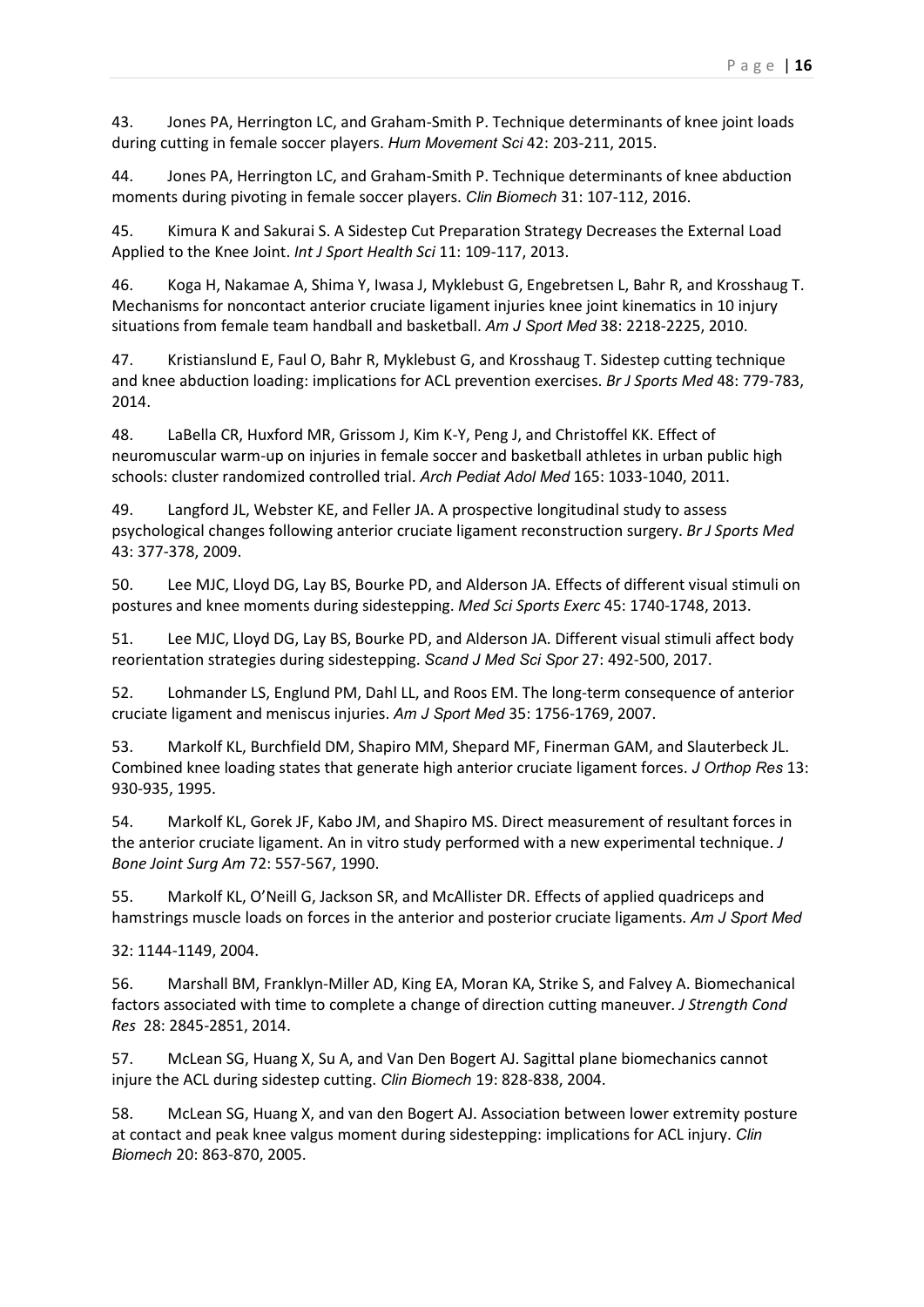59. Montgomery C, Blackburn J, Withers D, Tierney G, Moran C, and Simms C. Mechanisms of ACL injury in professional rugby union: a systematic video analysis of 36 cases. *Br J Sports Med*: bjsports-2016-096425, 2016.

60. Mornieux G, Gehring D, Fürst P, and Gollhofer A. Anticipatory postural adjustments during cutting manoeuvres in football and their consequences for knee injury risk. *J Sports Sci* 32: 1255- 1262, 2014.

61. Myklebust G, Engebretsen L, Br $\tilde{A}$  kken IH, Skj $\tilde{A}$ , Iberg A, Olsen O-E, and Bahr R. Prevention of anterior cruciate ligament injuries in female team handball players: a prospective intervention study over three seasons. *Clin J Sport Med* 13: 71-78, 2003.

62. Nedergaard NJ, Kersting U, and Lake M. Using accelerometry to quantify deceleration during a high-intensity soccer turning manoeuvre. *J Sports Sci* 32: 1897-1905, 2014.

63. Nimphius S. Increasing Agility. High-Performance Training for Sports. Champaign, Il, USA. Human Kinetics, 2014.

64. Olsen O-E, Myklebust G, Engebretsen L, and Bahr R. Injury mechanisms for anterior cruciate ligament injuries in team handball a systematic video analysis. *Am J Sport Med* 32: 1002-1012, 2004.

65. Pappas E, Nightingale EJ, Simic M, Ford KR, Hewett TE, and Myer GD. Do exercises used in injury prevention programmes modify cutting task biomechanics? A systematic review with metaanalysis. *Br J Sports Med* 49: 673-680, 2015.

66. Pappas E, Shiyko MP, Ford KR, Myer GD, and Hewett TE. Biomechanical Deficit Profiles Associated with ACL Injury Risk in Female Athletes. *Med Sci Sports Exerc* 48: 107-113, 2016.

67. Patla AE, Adkin A, and Ballard T. Online steering: coordination and control of body center of mass, head and body reorientation. *Exp Br Res* 129: 629-634, 1999.

68. Patla AE, Prentice SD, Robinson C, and Neufeld J. Visual control of locomotion: strategies for changing direction and for going over obstacles. *J Exp Psychol Human* 17: 603, 1991.

69. Qiao M, Brown B, and Jindrich DL. Compensations for increased rotational inertia during human cutting turns. *J Exp Biol* 217: 432-443, 2014.

70. Robinson G, O'Donoghue P, and Nielson P. Path changes and injury risk in English FA Premier League soccer. *Int J Perf Anal Spor* 11: 40-56, 2011.

71. Rovan K, Kugovnik O, Holmberg LJ, and Supej M. The steps needed to perform acceleration and turning at different approach speeds. *Kinesiologia Slovenica* 20: 38-50, 2014.

72. Sayers M and Washington-King J. Characteristics of effective ball carries in Super 12 rugby. *Int J Perf Anal Spor* 5: 92-106, 2005.

73. Schot P, Dart J, and Schuh M. Biomechanical analysis of two change-of-direction maneuvers while running. *J Orthop Sport Phys* 22: 254-258, 1995.

74. Schreurs MJ, Benjaminse A, and Lemmink KA. Sharper angle, higher risk? The effect of cutting angle on knee mechanics in invasion sport athletes. *J Biomech* 63: 144-150, 2017.

75. Shin CS, Chaudhari AM, and Andriacchi TP. The effect of isolated valgus moments on ACL strain during single-leg landing: a simulation study. *J Biomech* 42: 280-285, 2009.

76. Shin CS, Chaudhari AM, and Andriacchi TP. Valgus plus internal rotation moments increase anterior cruciate ligament strain more than either alone. *Med Sci Sports Exerc* 43: 1484-1491, 2011.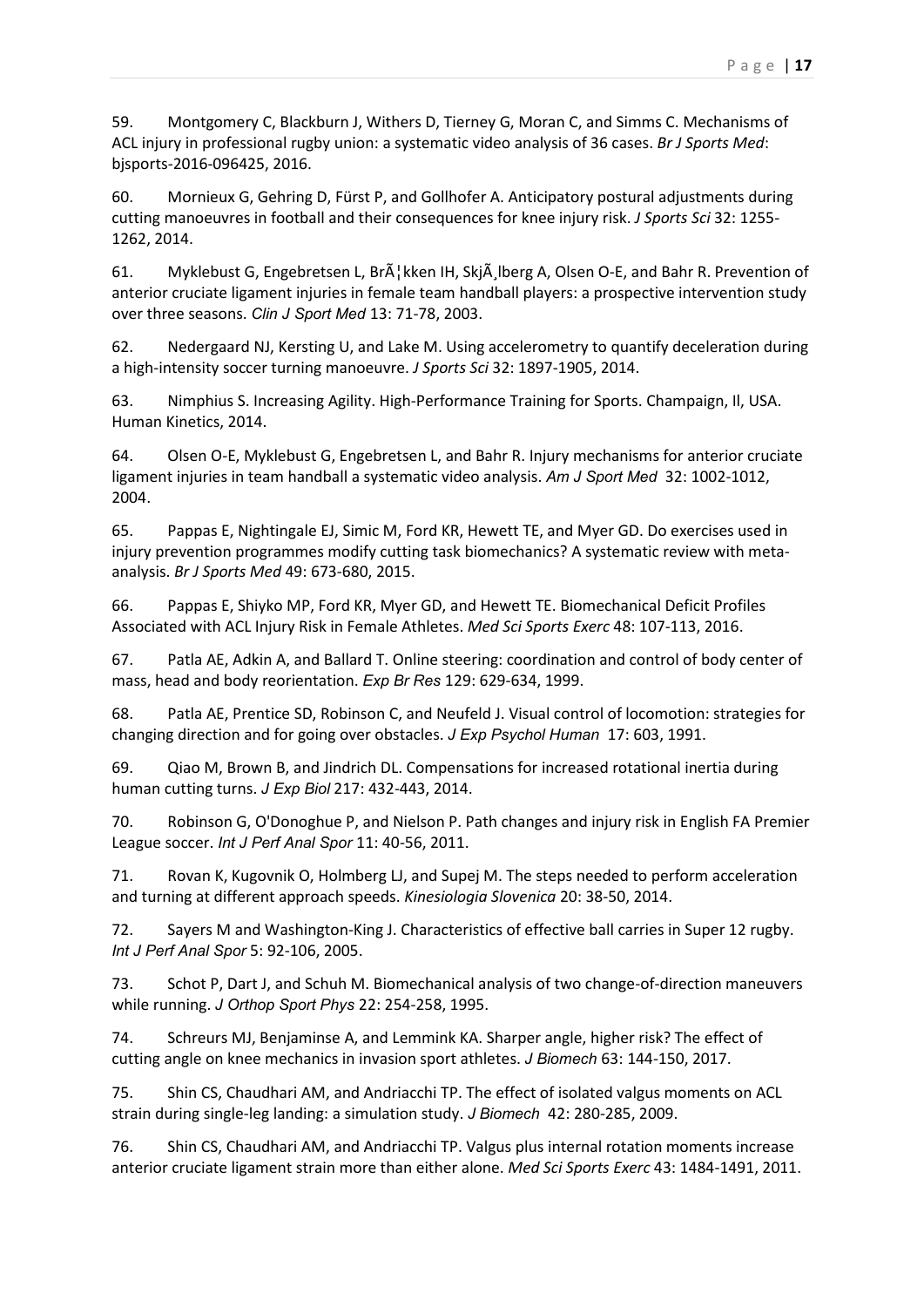77. Sigward SM, Cesar GM, and Havens KL. Predictors of frontal plane knee moments during side-step cutting to 45 and 110 degrees in men and women: implications for anterior cruciate ligament injury. *Clin J Sport Med* 25: 529-534, 2015.

78. Sigward SM and Powers CM. The influence of gender on knee kinematics, kinetics and muscle activation patterns during side-step cutting. *Clin Biomech* 21: 41-48, 2006.

79. Sigward SM and Powers CM. Loading characteristics of females exhibiting excessive valgus moments during cutting. *Clin Biomech* 22: 827-833, 2007.

80. Soligard Tr, Myklebust G, Steffen K, Holme I, Silvers H, Bizzini M, Junge A, Dvorak J, Bahr R, and Andersen TE. Comprehensive warm-up programme to prevent injuries in young female footballers: cluster randomised controlled trial. *Brit Med J* 337: a2469, 2008.

81. Spiteri T, Cochrane JL, Hart NH, Haff GG, and Nimphius S. Effect of strength on plant foot kinetics and kinematics during a change of direction task. *Eur J Sports Sci* 13: 646-652, 2013.

82. Spiteri T, Newton RU, Binetti M, Hart NH, Sheppard JM, and Nimphius S. Mechanical determinants of faster change of direction and agility performance in female basketball athletes. *J Strength Cond Res* 28: 2205–2214, 2015.

83. Spiteri T, Nimphius S, Hart NH, Specos C, Sheppard JM, and Newton RU. The contribution of strength characteristics to change of direction and agility performance in female basketball athletes *J Strength Cond Res* 28: 2415-2423, 2014.

84. Stojanovic MD and Ostojic SM. Preventing ACL injuries in team-sport athletes: a systematic review of training interventions. *Res Sports Med* 20: 223-238, 2012.

85. Sweeting AJ, Aughey RJ, Cormack SJ, and Morgan S. Discovering frequently recurring movement sequences in team-sport athlete spatiotemporal data. *J Sports Sci* 35: 2439-2445, 2017.

86. Taylor JB, Wright AA, Dischiavi SL, Townsend MA, and Marmon AR. Activity Demands During Multi-Directional Team Sports: A Systematic Review. *Sports Med* 47: 2533-2551, 2017.

87. Tominaga R, Ishii Y, Ueda T, and Kurokawa T. The effects of running speed on ground reaction forces and lower limb kinematics during single-leg stop movement. *J Strength Cond Res* 30: 1224-1230, 2016.

88. Tous-Fajardo J, Gonzalo-Skok O, Arjol-Serrano JL, and Tesch P. Enhancing Change-of-Direction Speed in Soccer Players by Functional Inertial Eccentric Overload and Vibration Training. *Int J Sports Physiol and Perform* 11: 66-73, 2015.

89. Twomey D, Finch C, Roediger E, and Lloyd DG. Preventing lower limb injuries: is the latest evidence being translated into the football field? *J Sci Med Sport* 12: 452-456, 2009.

90. Vanrenterghem J, Venables E, Pataky T, and Robinson MA. The effect of running speed on knee mechanical loading in females during side cutting. *J Biomech* 45: 2444-2449, 2012.

91. Walden M, Krosshaug T, Bjorneboe J, Andersen TE, Faul O, and Hagglund M. Three distinct mechanisms predominate in non-contact anterior cruciate ligament injuries in male professional football players: a systematic video analysis of 39 cases. *Br J Sports Med* 49: 1452-1460, 2015.

92. Wheeler KW, Askew CD, and Sayers MG. Effective attacking strategies in rugby union. *Eur J Sports Sci* 10: 237-242, 2010.

93. Wheeler KW and Sayers MGL. Modification of agility running technique in reaction to a defender in rugby union. *J Sport Sci Med* 9: 445-451, 2010.